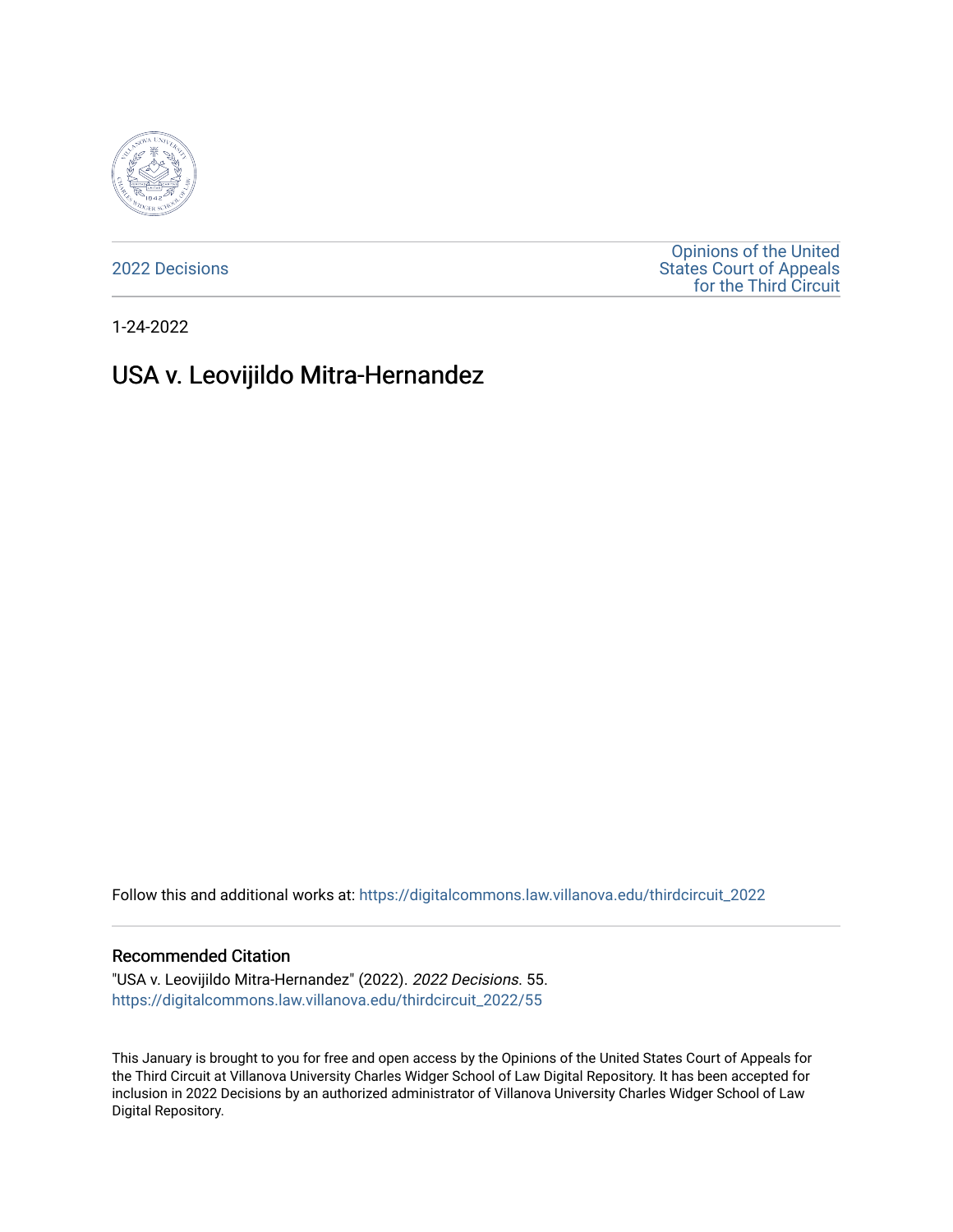### **NOT PRECEDENTIAL**

## UNITED STATES COURT OF APPEALS FOR THE THIRD CIRCUIT

\_\_\_\_\_\_\_\_\_\_\_\_

No. 20-1175 \_\_\_\_\_\_\_\_\_\_\_\_

#### UNITED STATES OF AMERICA

v.

LEOVIJILDO MITRA-HERNANDEZ, Appellant

\_\_\_\_\_\_\_\_\_\_\_\_

On Appeal from the United States District Court for the Middle District of Pennsylvania (D.C. No. 1-19-cr-00067-001) District Judge: Honorable Malachy E. Mannion

Argued on October 14, 2021

\_\_\_\_\_\_\_\_\_\_\_\_

Before: SHWARTZ, NYGAARD and FISHER, *Circuit Judges*.

(Filed: January 24, 2022)

Ronald A. Krauss Quin M. Sorenson Jason F. Ullman [**ARGUED**] Office of Federal Public Defender 100 Chestnut Street, Suite 306 Harrisburg, PA 17101 *Counsel for Appellant*

Stephen R. Cerutti, II [**ARGUED**] Bruce D. Brandler, Acting United States Attorney Office of United States Attorney Middle District of Pennsylvania 228 Walnut Street, P.O. Box 11754 220 Federal Building and Courthouse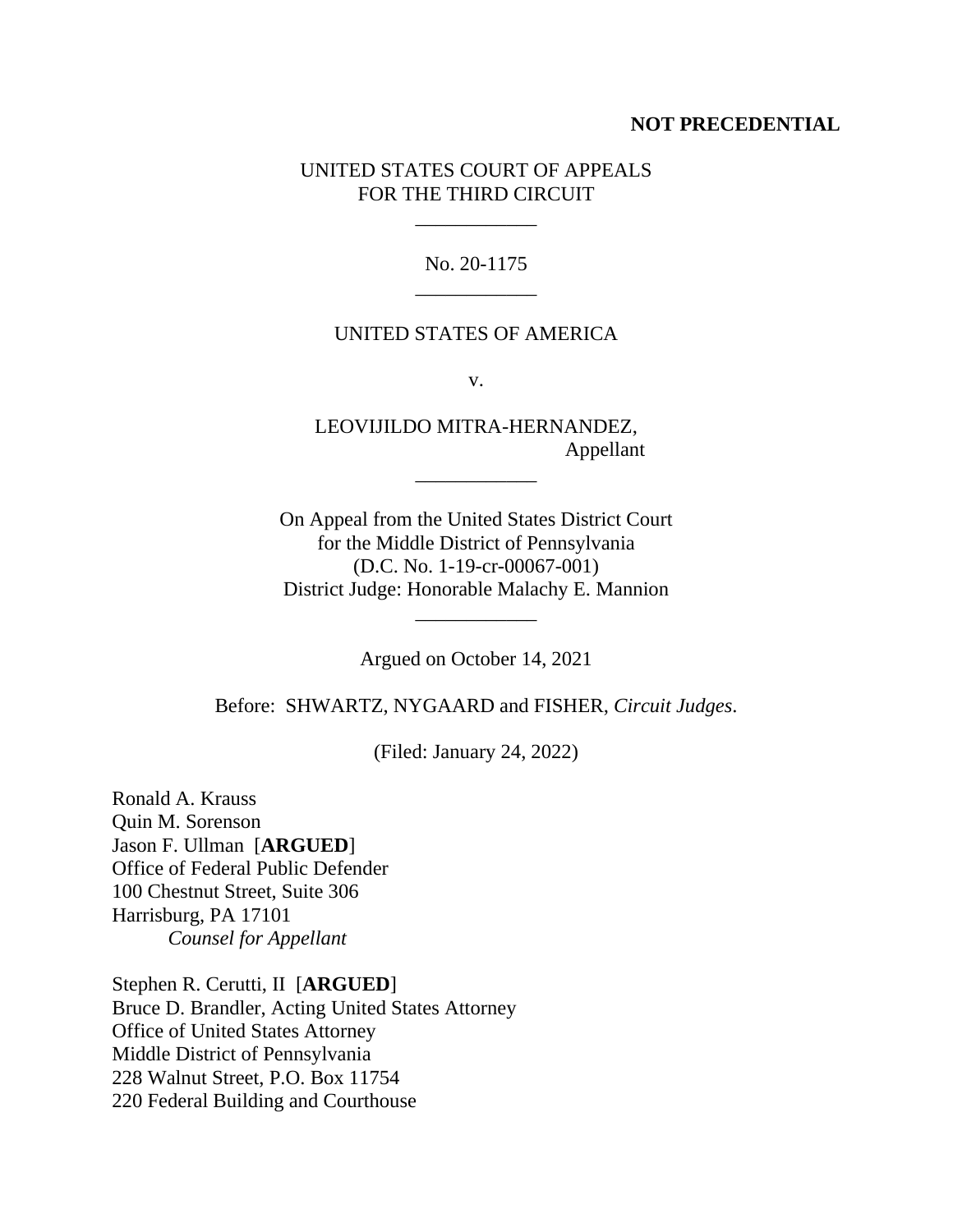Harrisburg, PA 17108 *Counsel for Appellee*

# OPINION\* \_\_\_\_\_\_\_\_\_\_\_\_

\_\_\_\_\_\_\_\_\_\_\_\_

FISHER, *Circuit Judge*.

Leovijildo Mitra-Hernandez was arrested by Immigration and Customs Enforcement officers in Hanover, Pennsylvania and charged with illegal reentry into the United States in violation of 8 U.S.C. § 1326. But when the officers stopped him, they were looking for someone else they suspected of being in the country illegally—an individual named "Juan Ramiro." Mitra-Hernandez filed a motion to suppress evidence obtained during the stop, which the District Court denied. Mitra-Hernandez then pled guilty, reserving his right to appeal the denial of the suppression motion. Accordingly, he now appeals. We will affirm.<sup>1</sup>

Under the Fourth Amendment, "[w]hen a police officer has 'a reasonable, articulable suspicion that criminal activity is afoot,' he or she may conduct a 'brief, investigatory stop.'"<sup>2</sup> Reasonable suspicion is not a difficult standard to meet, requiring

<sup>\*</sup> This disposition is not an opinion of the full Court and pursuant to I.O.P. 5.7 does not constitute binding precedent.

<sup>&</sup>lt;sup>1</sup> The District Court had jurisdiction under 18 U.S.C. § 3231 (offenses against the laws of the United States). This Court has jurisdiction under 28 U.S.C. § 1291 (final judgments).

<sup>2</sup> *United States v. Whitfield*, 634 F.3d 741, 744 (3d Cir. 2010) (quoting *Illinois v. Wardlow*, 528 U.S. 119, 123 (2000)).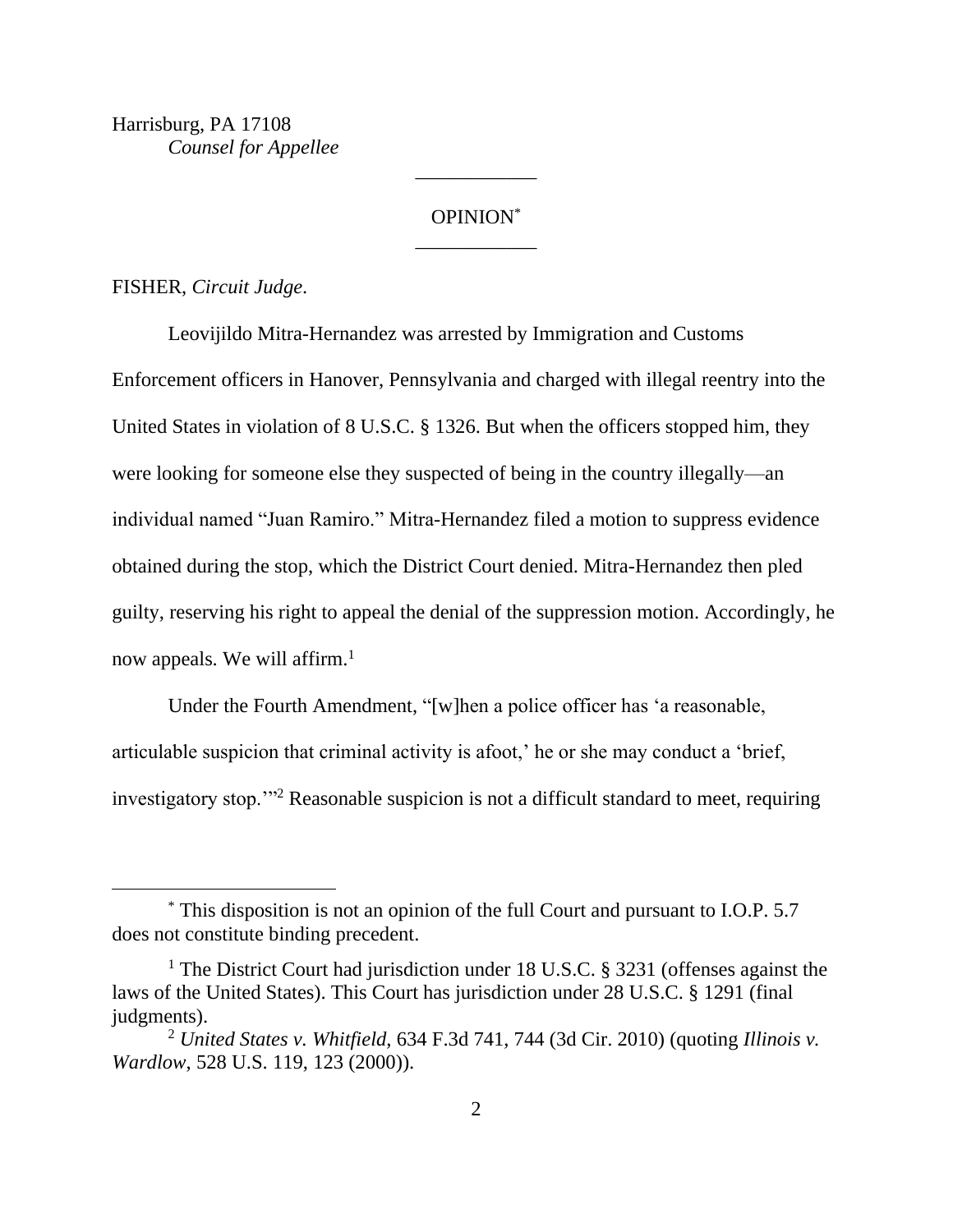just "a minimal level of objective justification."<sup>3</sup>

"Evidence obtained through unreasonable searches and seizures must," generally speaking, "be suppressed as 'fruit of the poisonous tree."<sup>4</sup> An exception to this suppression rule provides that "evidence . . . regarding [a criminal defendant's] true identity and his prior deportation is . . . not subject to suppression."<sup>5</sup> There is an exception to the exception, however: when officers have committed "egregious violations of Fourth Amendment or other liberties that might transgress notions of fundamental fairness and undermine the probative value of the evidence obtained," even the defendant's identity and immigration file may be suppressed.<sup>6</sup>

Mitra-Hernandez argues that (1) his Mexican identification card and his statements to the ICE officers during the stop should be suppressed because there was no reasonable suspicion for the stop, and (2) his identity and immigration file should be suppressed because the Fourth Amendment violation was egregious. We will assume that Mitra-Hernandez is correct on his first argument, but we disagree on his second.

Even if there were a Fourth Amendment violation, it was not egregious. "[E]vidence will be the result of an egregious violation within the meaning of *Lopez-Mendoza*," and therefore is suppressible, if there was "a constitutional violation that was

<sup>3</sup> *Id.* (quoting *Wardlow*, 528 U.S. at 123).

<sup>4</sup> *United States v. Bey*, 911 F.3d 139, 144 (3d Cir. 2018) (quoting *United States v. Brown*, 448 F.3d 239, 244 (3d Cir. 2006)).

<sup>5</sup> *United States v. Bowley*, 435 F.3d 426, 430 (3d Cir.), *as amended* (Feb. 17, 2006).

<sup>6</sup> *Id.* (quoting *INS v. Lopez-Mendoza*, 468 U.S. 1032, 1051 (1984)).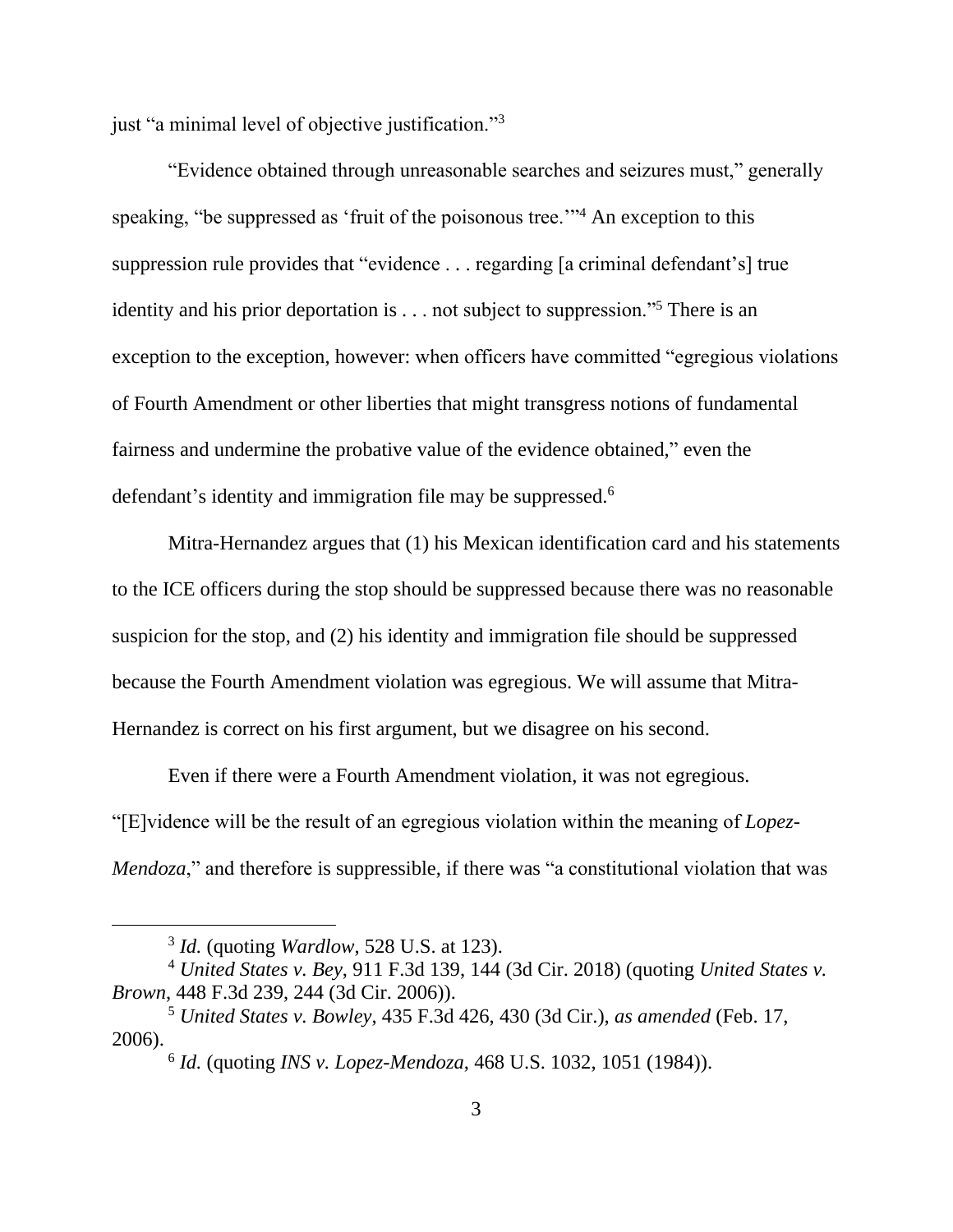fundamentally unfair."<sup>7</sup> To determine egregiousness, we consider whether the violation was "intentional"; whether the seizure was "gross or unreasonable," involving (for example) a "particularly lengthy" stop or "an unnecessary and menacing show or use of force"; whether the defendant's home was illegally entered; whether the officers engaged in "threats, coercion or physical abuse"; and whether the arrest was "based on race or perceived ethnicity." <sup>8</sup> This list of factors is illustrative, not exhaustive, and "the familiar totality of the circumstances must guide the inquiry and determine its outcome."<sup>9</sup>

Mitra-Hernandez asserts that he was stopped based solely on his ethnicity, and that this is enough to hold the Fourth Amendment violation egregious.<sup>10</sup> We disagree that ethnicity was the sole factor. In addition to Mitra-Hernandez's ethnicity, his height matched Juan Ramiro's; his age—38, versus Juan Ramiro's 24—did not rule him out; and early in the morning, he left 22 West Walnut Street, which was given as Ramiro's home address on the traffic ticket. Therefore, Mitra-Hernandez was not stopped merely because he looked Hispanic.

 $10$  To support his argument that a stop based solely on ethnicity is egregious, Mitra-Hernandez cites *Arriaga-Hernandez v. Att'y Gen.*, 712 F. App'x 151, 153 (3d Cir. 2017). His reliance on *Arriaga-Hernandez* is misplaced. To begin with, it is not precedential, and "[s]uch opinions are not regarded as precedents that bind the court." 3d Cir. I.O.P. 5.7. Moreover, the petitioner in *Arriaga-Hernandez* was not stopped "solely because of his apparent ethnicity." 712 F. App'x at 153 (petitioner also had "changed course and walked back to his car" when he spotted immigration agents). Therefore, not only is *Arriaga-Hernandez* non-binding, but the point Mitra-Hernandez relies on is dicta.

<sup>7</sup> *Oliva-Ramos v. Att'y Gen.*, 694 F.3d 259, 278 (3d Cir. 2012).

<sup>8</sup> *Id.* at 279.

<sup>9</sup> *Id.*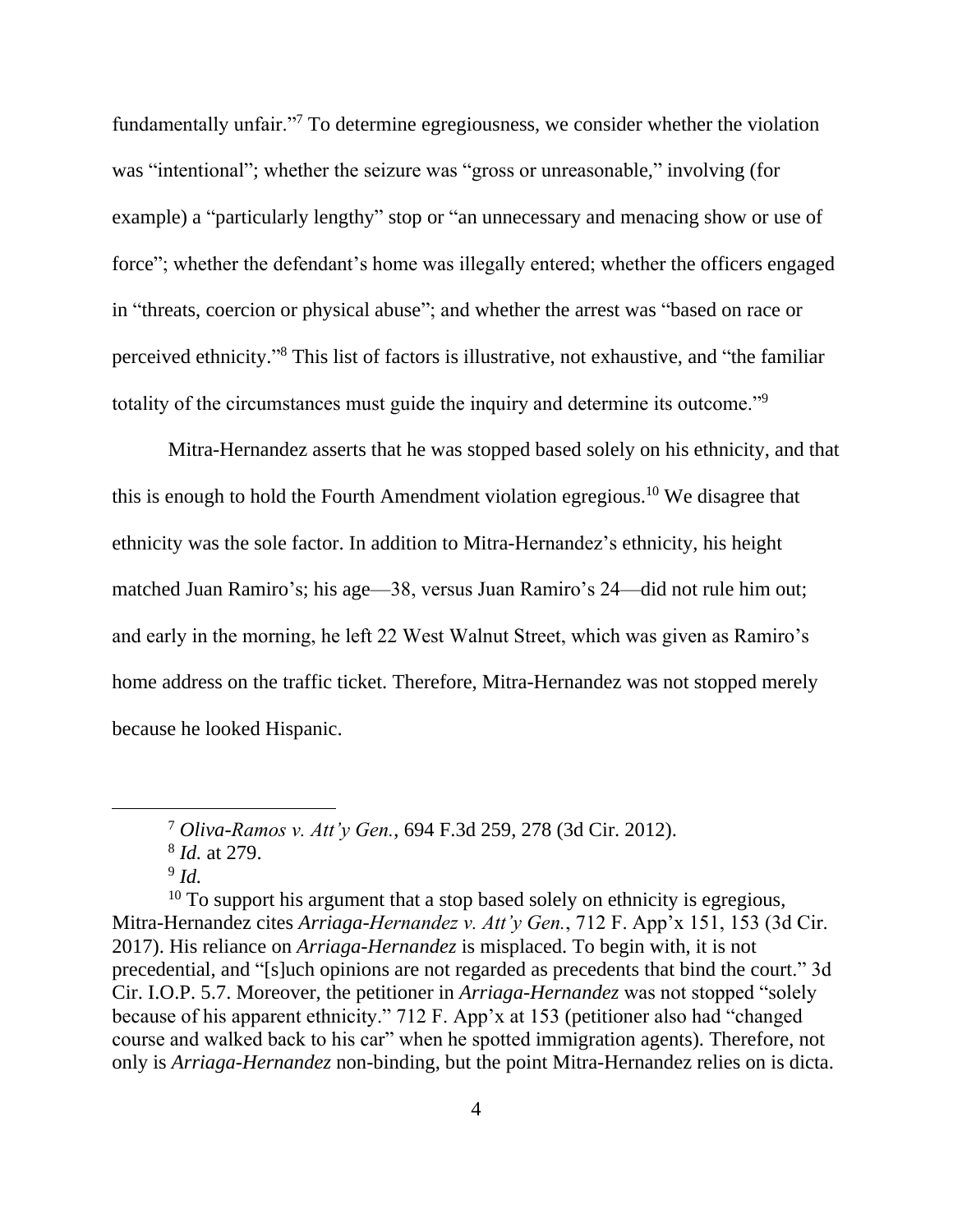There are no other factors that would point toward egregiousness. Mitra-Hernandez's home was not illegally entered. The officers did not threaten or coerce him or make any show of force. By Mitra-Hernandez's own estimate, he was detained for only "[m]aybe twenty, twenty-five minutes."<sup>11</sup> Mitra-Hernandez's testimony largely matched that of the ICE officer, and both witnesses described a peaceful, businesslike roadside stop. Because the violation of Mitra-Hernandez's rights was not egregious, the District Court correctly declined to suppress his identity and immigration file.<sup>12</sup>

Our dissenting colleague takes the position that the initial stop of Mitra-Hernandez was lawful, but that the justification for the stop ended when the officers saw Mitra-Hernandez's Mexican identification card. However, the Eleventh Circuit has held that officers may confirm the identity of an individual who is seen at pre-dawn hours leaving an address associated with a suspected immigration law violator, and who could be the suspect.<sup>13</sup> Put differently, the fact that officers are presented with an identification card bearing a name that differs from the person for whom they are looking does not mean they are not permitted to verify the person's identity.<sup>14</sup> The Eleventh Circuit rejected the contention that "the stop should have ended as soon as the officers observed that [the individual] did not match the [suspect's] physical description . . . and at the latest when

<sup>&</sup>lt;sup>11</sup> App. 84.

<sup>12</sup> *See Bowley*, 435 F.3d at 430-31.

<sup>13</sup> *United States v. Gonzalez-Zea*, 995 F.3d 1297, 1300, 1303-05 (11th Cir.), *cert. denied*, 142 S. Ct. 506 (2021).

<sup>14</sup> *Id.* at 1304-05.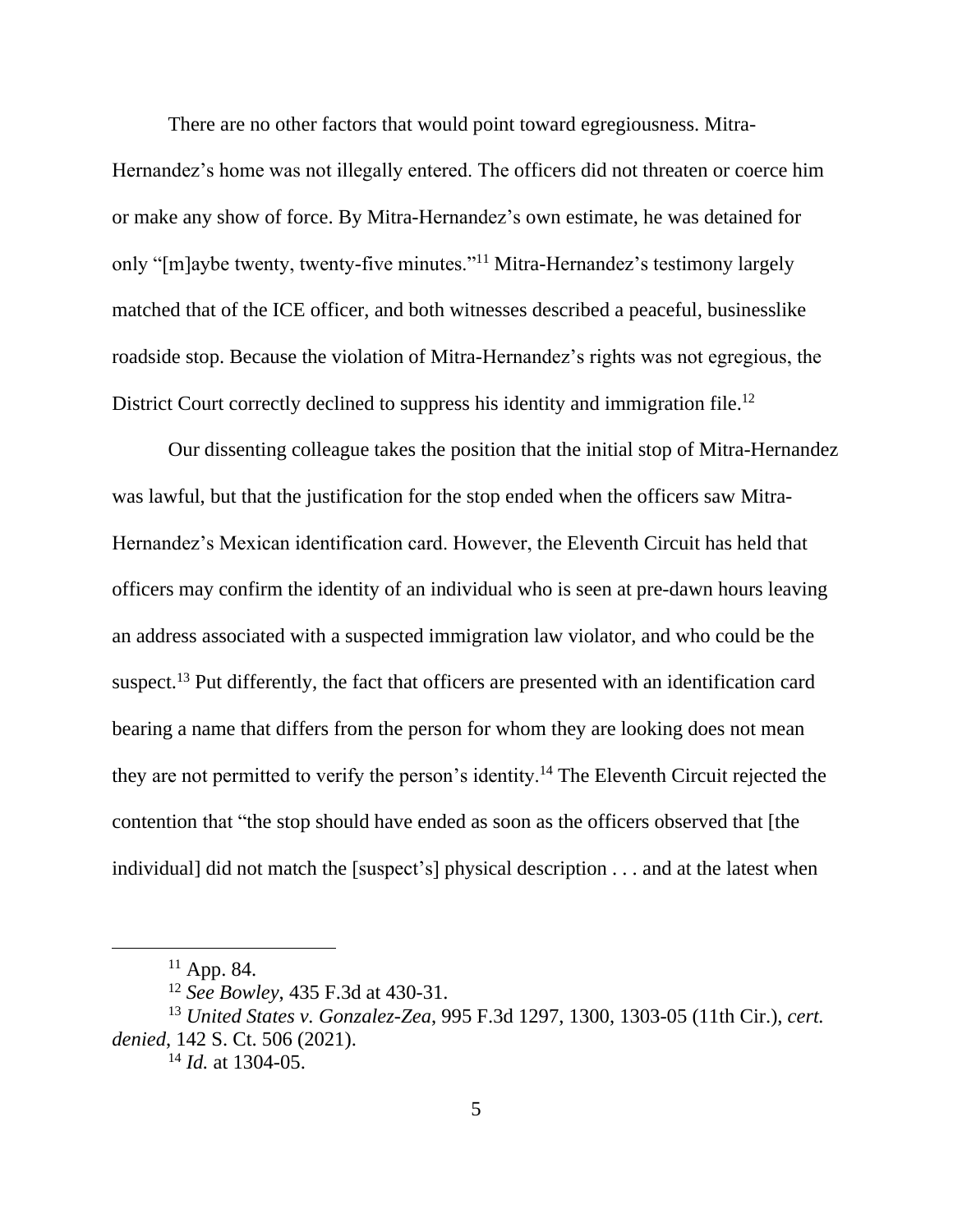[the individual] told the officers his name."<sup>15</sup> Among other reasons, "[a]sking for an alternate form of identification simply was another identification-related inquiry that was part of the task of verifying [the individual's] identity, which was the purpose of the *Terry* stop," and "although [the individual] stated that he was in the United States illegally . . . , at no point during the stop did the officers investigate another crime or ask questions unrelated to verifying [his] identity and locating the fugitive."<sup>16</sup> We find the Eleventh Circuit's analysis sound and conclude that, similarly here, the officers acted reasonably when they sought to confirm Mitra-Hernandez's identity. Doing so was not egregious, particularly given the other facts the officers knew.

Because the District Court's order denied suppression of "any identity

information, physical or testimonial,"<sup>17</sup> and we understand this to deny suppression only

 $17$  App. 105.

<sup>15</sup> *Id.*

<sup>&</sup>lt;sup>16</sup> *Id.* at 1305. The dissent says that the officer's questions to Mitra-Hernandez betrayed an intent not just to verify Mitra-Hernandez's identity, but to find out if he had committed an immigration violation. The questions, however, were akin to running Mitra-Hernandez's identification card through a database to verify it. *See, e.g.*, *United States v. Guijon-Ortiz*, 660 F.3d 757, 769 (4th Cir. 2011) ("[C]alling ICE to inquire into the validity of the . . . ID is analogous in many ways to how an officer routinely runs a driver's license and registration to check their validity."). The inquiry furthered the permissible goal of verifying Mitra-Hernandez's identity and was not unreasonable. *See United States v. Hutchinson*, 408 F.3d 796, 797 (D.C. Cir. 2005) ("[I]n light of the close match between the lookout description and [the defendant's] appearance, and the proximity in time and place between the assault and the investigative stop, which reasonably prompted concerns whether [the defendant] was the suspect for whom the police were looking, . . . it was reasonable for the police to retain [the defendant's] proffered identification on site for two to five minutes . . . to verify his identification through a computerized records check and allay the officers' reasonable articulable suspicion.").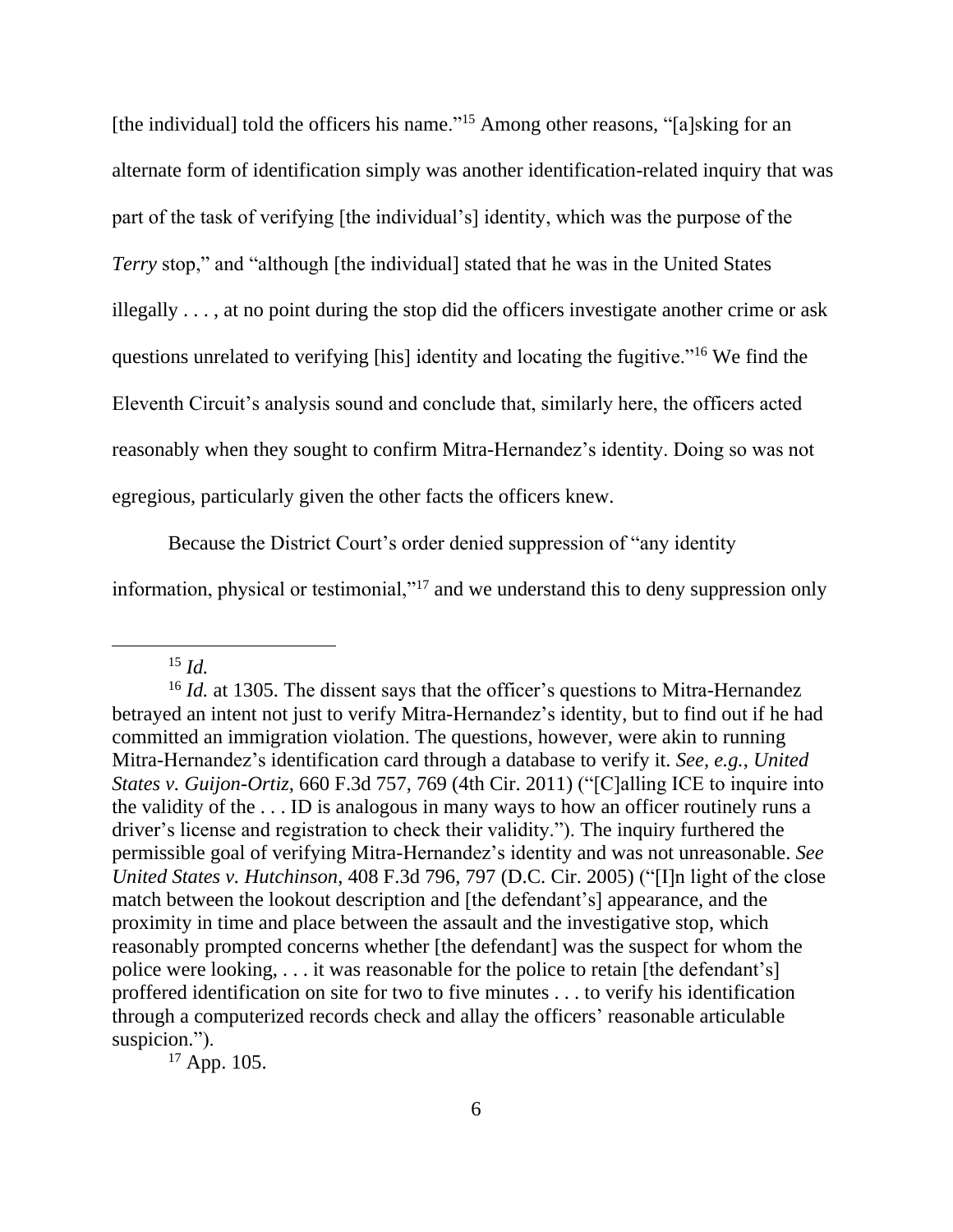of Mitra-Hernandez's statement giving his name and his production of his Mexican identification card, the Court correctly denied the motion. His statements that did not pertain to his identity were not covered by the order, and by implication, the Court suppressed the statements concerning other subjects beyond his name and identification card. As a result, the order comported with *Bowley*. 18

Even if the order contemplated the admission of other statements Mitra-Hernandez made, we need not disturb the District Court's ruling. "[A]n 'otherwise valid conviction should not be set aside if the reviewing court may confidently say, on the whole record, that the constitutional error was harmless beyond a reasonable doubt."<sup>19</sup> To obtain a conviction here, the Government needed to prove only that Mitra-Hernandez is an "alien who . . . has been . . . removed . . . and thereafter" was "found in . . . the United States" without having obtained the Attorney General's "express[] consent[]" to a reapplication for admission.<sup>20</sup> These facts can be established through Mitra-Hernandez's identity and immigration file. The Department of Homeland Security's Record of Deportable Alien (Form I-213) says that "[r]ecords checks reveal[] [that] on 07/15/2008, MITRA-HERNANDEZ was ordered removed from the US to Mexico by an Immigration Judge in

<sup>18</sup> 435 F.3d at 430.

<sup>19</sup> *United States v. McLaughlin*, 386 F.3d 547, 553 (3d Cir. 2004) (quoting *Delaware v. Van Arsdall*, 475 U.S. 673, 681 (1986)).  $208$  U.S.C. § 1326(a).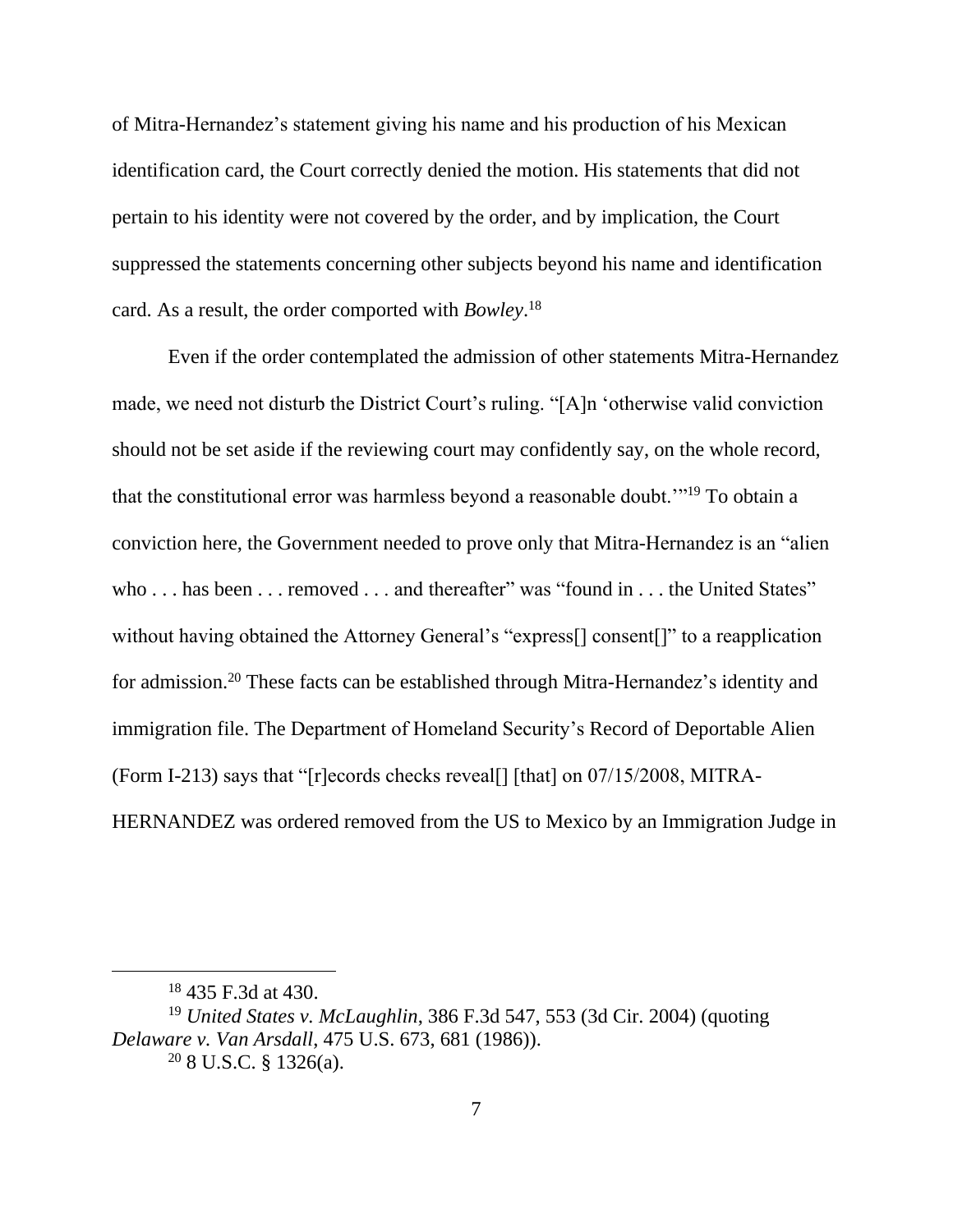York, PA."<sup>21</sup> Therefore, regardless of any other evidence, Mitra-Hernandez still would be convicted on the basis of his identity and immigration file.

For these reasons, we will affirm.

<sup>&</sup>lt;sup>21</sup> App. 59-60. Indeed, immediately after the arrest, the ICE officer was able to quickly confirm with a coworker back in the office "that in fact the information was true, [Mitra-Hernandez] [had] been detained and ordered removed and had been actually . . . removed." App. 77.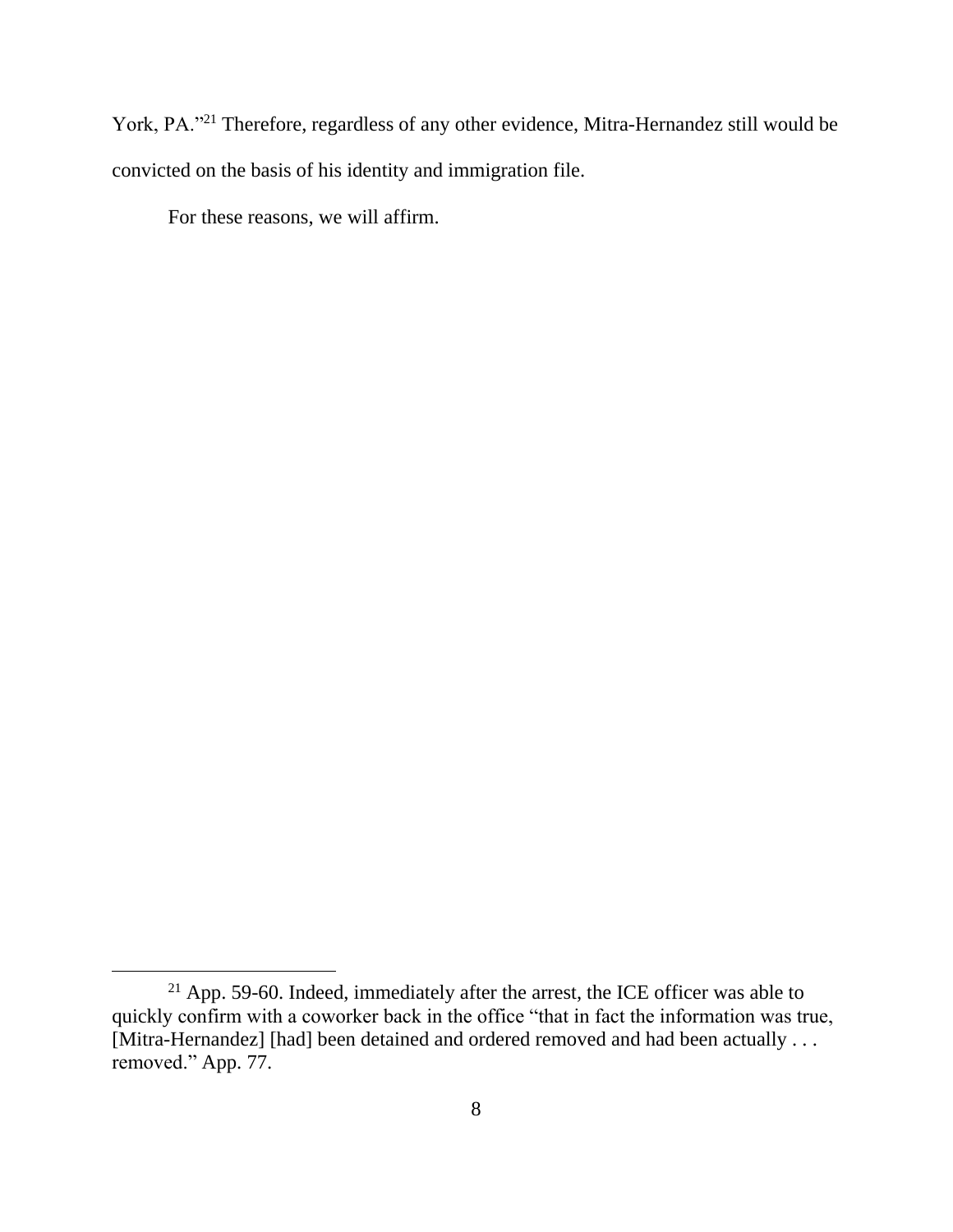#### NYGAARD, *Circuit Judge*, dissenting.

I believe that ICE officers violated Leovijildo Mitra-Hernandez's Fourth Amendment right against unreasonable seizure not when they first pulled him over, but when they continued detaining him after learning he was not the man they were looking for. At that point, the officers no longer had a reasonable basis to suspect that Mr. Mitra-Hernandez was involved in illegal activity, and they had to let him go. Their failure to do so violated his constitutional rights. And because the officers' only reasons for continuing to detain Mr. Mitra-Hernandez after they ceased to reasonably suspect him of illegal activity were his nationality and perceived ethnicity, the officers' constitutionally violative seizure was, I believe, egregious. We should accordingly suppress from this criminal prosecution the fruits of that egregious violation, including his statements made to the officers after the detention became unconstitutional and his immigration file, vacate his conviction and sentence, and remand the cause to the District Court. I therefore respectfully dissent.

I also write to question the continuing wisdom of the broad rule we set forth in *United States v. Bowley*, 435 F.3d 426 (3d Cir.), *as amended* (Feb. 17, 2016).

#### **I. BACKGROUND**

Before dawn on December 18, 2018, ICE officers staked out 22 West Walnut Street in Hanover, Pennsylvania for Juan Ramiro, whom they believed to be in the United States illegally. They believed Mr. Ramiro lived at 22 West Walnut Street because a man named Juan Ramiro provided this address to local police while receiving a citation for driving without a license. According to the citation, Mr. Ramiro was then 24 years old. The ICE officers also had a description of Juan Ramiro from an ICE database as "someone of Hispanic descent, about five foot seven." App. 76. And at 5:45 am, the officers watched 38-year-old, five-foot-seven appellant Leovijildo Mitra-Hernandez, whom they believed "match[ed] the characteristics of" Juan Ramiro, leave 22 West Walnut Street and drive off. *Id.*

The Officers tailed Mr. Mitra-Hernandez briefly before pulling him over. They then approached his vehicle, with Officer Cabrera on the driver's side and Officer Lutz on the passenger side. After identifying himself as an ICE officer, Officer Cabrera asked Mr. Mitra-Hernandez for identification. Mr. Mitra-Hernandez asked why they stopped him, and the officer replied that they were conducting an investigation and asked again for identification. Mr. Mitra-Hernandez handed over his Mexican ID card, which identified him not as Juan Ramiro, but as Leovijildo Mitra-Hernandez.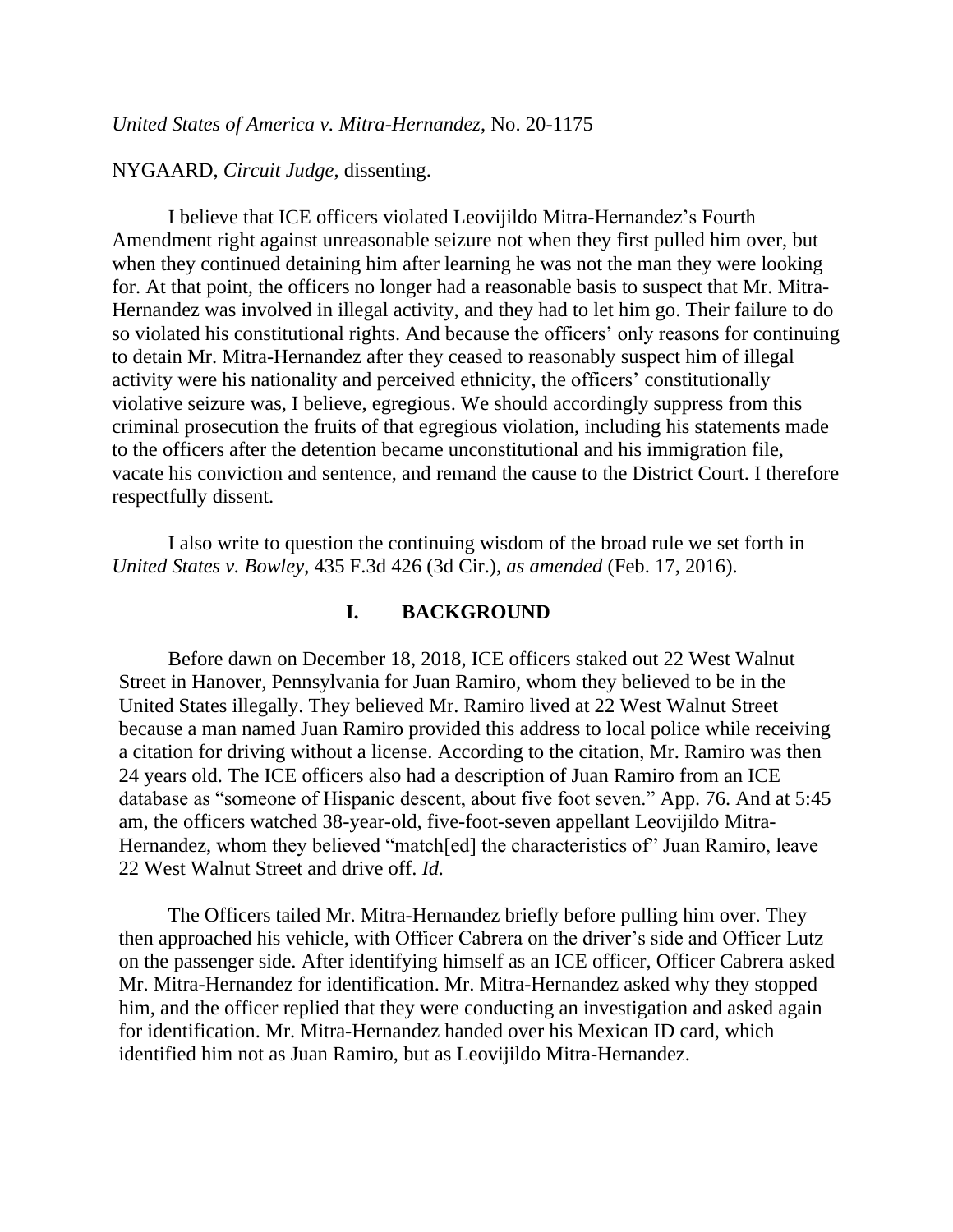Officer Cabrera then asked Mr. Mitra-Hernandez a series of questions to which he responded honestly and directly: Where was Mr. Mitra-Hernandez born? Mexico. What country was he a citizen of? Mexico. Did he have any documents stating that he could legally be in the United States? No. Had he been deported from the United States? Yes, once. Did he apply for permission to reenter the country, or did he have any immigration application pending? No. Did he reenter the country illegally? Yes. Some portion of Officer Cabrera's conversation with Mr. Mitra-Hernandez was in Spanish, but the point at which the conversation shifted to Spanish is unclear, and the District Court's recitation of the facts did not resolve that discrepancy.<sup>1</sup> After Mr. Mitra-Hernandez said that he had reentered the country illegally, Officer Cabrera arrested him, handcuffed him, and placed him in the back of his service vehicle. Before driving him back to the station, Officer Cabrera called his supervisor, who confirmed that Mr. Mitra-Hernandez had been removed from the United States.

After being criminally charged with illegally reentering the United States, Mr. Mitra-Hernandez moved to suppress "all identity evidence, physical and testimonial, in accordance with the Fourth Amendment, as fruit of the unlawful stop, seizure and interrogation." App. 31. The District Court held a suppression hearing at which Officer Cabrera testified. The Court then denied the motion without determining whether there was a Fourth Amendment violation, reasoning that because the alleged violation of Mr. Mitra-Hernandez's rights was not like that in *Rochin v. California*, 342 U.S. 165 (1952)—one of the cases cited by the Supreme Court in *I.N.S. v. Lopez-Mendoza*, 468 U.S. 1032 (1984), as an example of an "egregious violation"—it was not egregious, and this Court's holding in *United States v. Bowley*, 435 F.3d 426 (3d Cir. 2006), accordingly barred suppression of "any identity information, physical or testimonial, regardless of whether the ICE officers violated his rights in this case." App. 105.

Mr. Mitra-Hernandez accepted a conditional guilty plea, was sentenced, and now appeals the denial of his suppression motion and argues that his judgment of conviction and sentence should be reversed.

# **II. DISCUSSION**

According to Officer Lutz's Form I-213, written the same day as the arrest, the whole conversation was in Spanish. App. 70. According to Officer Cabrera's more detailed description of the encounter written one month later in his Memorandum of Investigation, Form G-166C, Officer Cabrera did not switch to speaking Spanish until after Mr. Mitra-Hernandez handed him his Mexican National Identification Card. App. 61. But at the District Court's suppression hearing nearly eight months after the conversation, Officer Cabrera testified that he switched to Spanish just before Mr. Mitra-Hernandez handed over his Mexican ID. App. 76 at 8:2–7.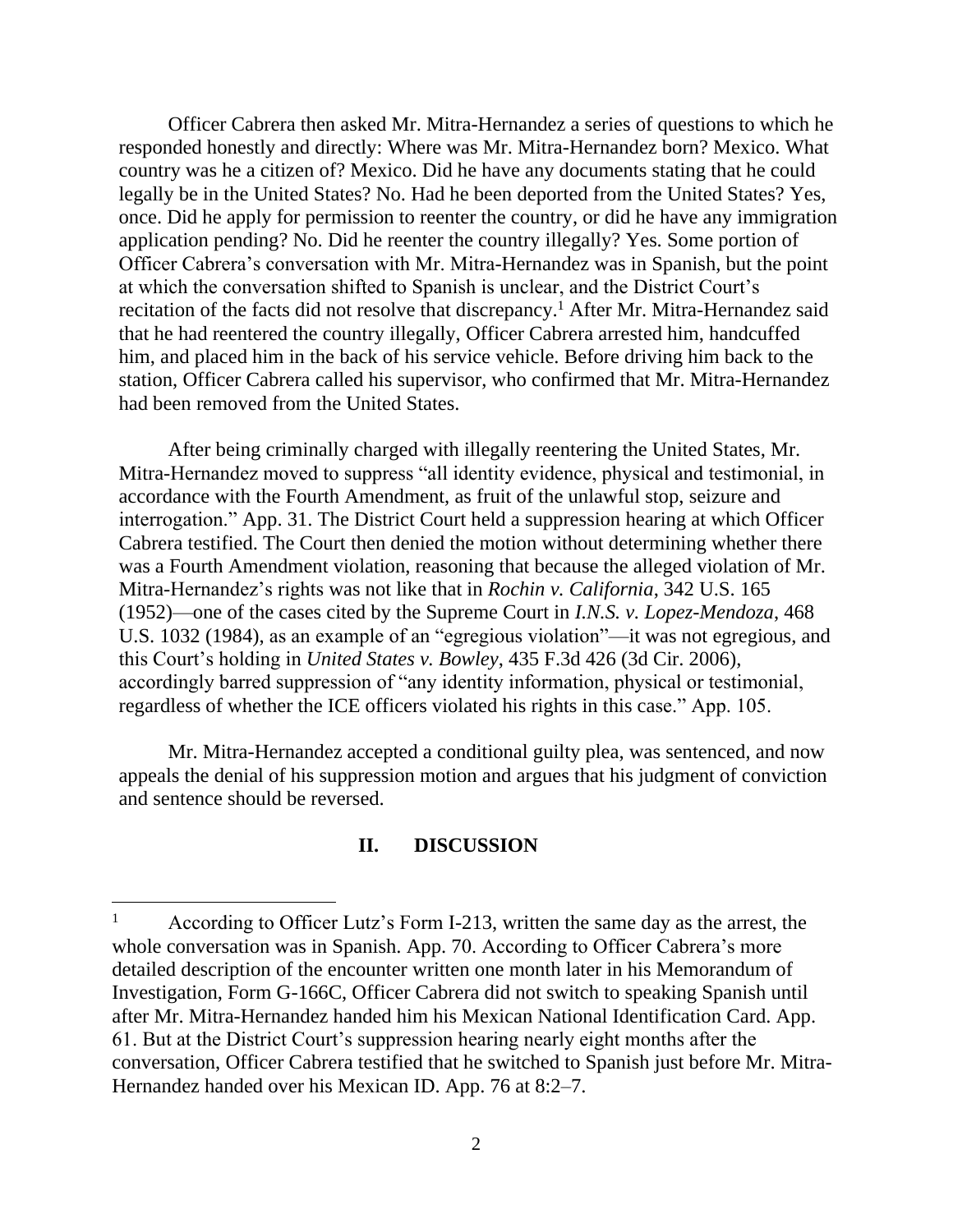I believe that we must decide whether the officers violated Mr. Mitra-Hernandez's Fourth Amendment rights, not only to vindicate his rights, but to understand how the officers' violation of his rights was based solely on his nationality and perceived ethnicity, and therefore egregious.

"A traffic stop, even if brief and for a limited purpose, 'constitutes a "seizure" of "persons" within the meaning of [the Fourth Amendment].'" *United States v. Clark*, 902 F.3d 404, 409 (3d Cir. 2018) (alteration in original) (quoting *Whren v. United States*, 517 U.S. 806, 809–10 (1996)). A law enforcement officer with a reasonable, articulable suspicion of a vehicle occupant's involvement in criminal activity may conduct a traffic stop. *United States v. Lewis*, 672 F.3d 232, 237 (3d Cir. 2012). "[R]easonable suspicion unequivocally demands that the detaining officers must have a particularized and objective basis for suspecting the particular person stopped for criminal activity." *United States v. Bey*, 911 F.3d 139, 145 (3d Cir. 2018).

The officers here reasonably suspected that the man who left 22 West Walnut Street that morning was Juan Ramiro, whom they believed was in the country illegally; thus, reasonable suspicion supported the stop. They had received a traffic citation from local police stating that Juan Ramiro was living at 22 West Walnut Street. While their description of Juan Ramiro as a five-foot-seven inches tall, 24-year-old man of Hispanic descent was unquestionably general, the few details they had from that description, combined with their knowledge that Juan Ramiro lived in a specific house, gave the officers articulable, particularized suspicion that the about five-foot-seven inches tall Hispanic-looking man, who left 22 West Walnut Street that morning as if he lived there, was Juan Ramiro. *Compare Bey*, 911 F.3d at 142–43, 46 (concluding that a description of a suspect as a 160–170 pound Black man with a red hoodie and dark blue pants gave officers reasonable suspicion to briefly detain an about 200 pound Black man who they saw from behind in a red hooded jacket and black pants close by where police reasonably expected the suspect to be), *with United States v. Brown*, 448 F.3d 239, 242, 252 (3d Cir. 2006) (concluding that a description of suspects as two 15 to 20-year-old Black males of specified heights in dark clothing, along with an unreliable location tip, did not give officers reasonable suspicion to seize two around 30-year-old Black men of the same heights with full beards).

But when the officers discovered that the man they pulled over was not Juan Ramiro, they no longer had a reasonable basis to suspect their detainee of involvement with illegal activity. "Though a stop may be lawful at its inception . . ., it could become unreasonable, and thus violate the Constitution's proscription, at some later time." *Clark*, 902 F.3d at 409 (internal quotation marks omitted). "'Once reasonable suspicion has been dispelled, even a very brief extension of detention without consent or reasonable suspicion violates the Fourth Amendment.' An investigative stop must therefore cease once reasonable suspicion dissipates." *Bey*, 911 F.3d at 147 (citation footnote omitted) (quoting *United States v. De La Cruz*, 703 F.3d 1193, 1197 (10th Cir. 2013)).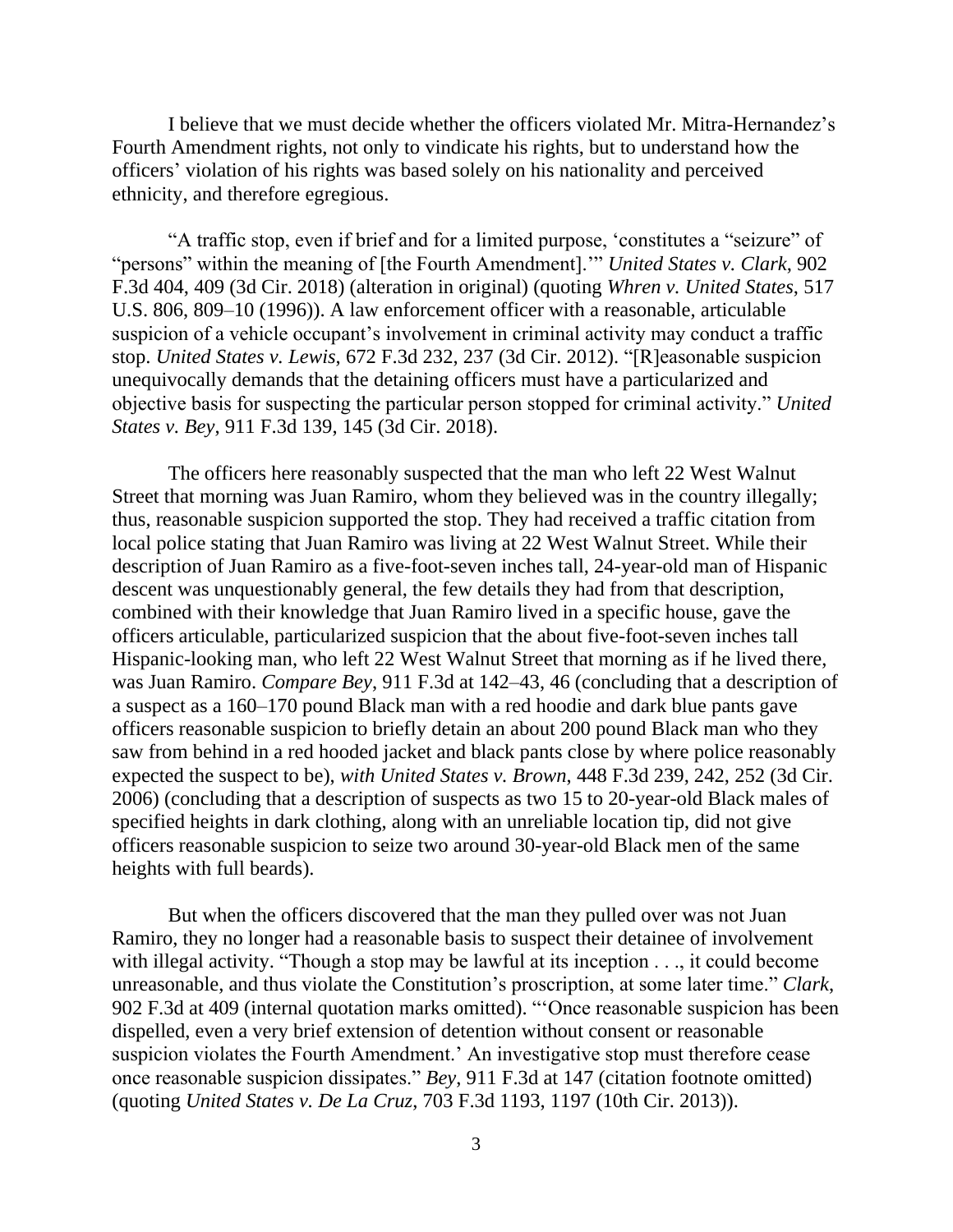Once the officers saw Mr. Mitra-Hernandez's Mexican ID card with his name and age on it, their justification for the stop disappeared. They were looking for a 24-year-old named Juan Ramiro, and they had pulled over a 38-year-old named Leovijildo Mitra-Hernandez. They had the wrong man.<sup>2</sup> At that point, absent reasonable suspicion that Mr. Mitra-Hernandez was involved in unlawful activity, the officers had to end the traffic stop and let Mr. Mitra-Hernandez go.

My colleagues in the majority cite *United States v. Gonzalez-Zea*, 995 F.3d 1297 (11th Cir. 2021) to support their conclusion that the officers' continued detention and questioning of Mr. Mitra-Hernandez after he gave them his Mexican ID was justified because the officers were merely verifying that he was who he said he was. But Officer Cabrera's questions—where was he born, what country was he a citizen of, did he have documents legitimizing his presence in the United States, had he been deported, had he reentered the country illegally—do not suggest that the officer was verifying the identity of the man he had detained. Rather, those questions betray an intent to find out if the man had committed a crime or immigration violation independent of whether he was Juan Ramiro or Leovijildo Mitra-Hernandez. Because I believe that once the officers saw Mr. Mitra-Hernandez's Mexican ID stating his real name and age, the officers no longer thought he was the much-younger Juan Ramiro and thus no longer had a reasonable basis to suspect that he was in the country illegally, I also believe that at that point they were constitutionally required to end the seizure. *See Bey*, 911 F.3d at 147.

The Government presses a similar argument, contending that "so long as the DHS officers were justified in effectuating the initial stop (which they were), they were also justified in engaging in routine law enforcement questioning which, in this case, included a question regarding Mitra-Hernandez's immigration status." Appellee's Br. at 22. But the cases the Government cites for this proposition involve either questioning during a valid detention or "consensual" questioning outside of a detention. *See Muehler v. Mena*, 544 U.S. 93, 101–02 (2005) (holding that questioning a detainee about their immigration status during a valid, warrant-supported residential search does not require independent reasonable suspicion); *Florida v. Bostick*, 501 U.S. 429, 434–35 (1991) (citations omitted) (emphasis added to portion of sentence omitted from the Government's brief) ("We have stated that even when officers have no basis for suspecting a particular individual, they may generally ask questions of that individual; ask to examine the individual's identification; and request consent to search his or her luggage—*as long as the police do not convey a message that compliance with their requests is required*."); *Rodriguez v. United States*, 575 U.S. 348, 355 (2015) (emphasis added) ("An officer, in other words, may conduct certain unrelated checks during an *otherwise lawful* traffic

<sup>2</sup> *See, e.g.*, *Brown*, 448 F.3d 239, 248 (3d Cir. 2006) (A fifteen-year age difference between the perceived age of a suspect and the actual age of a detainee cuts against reasonable suspicion).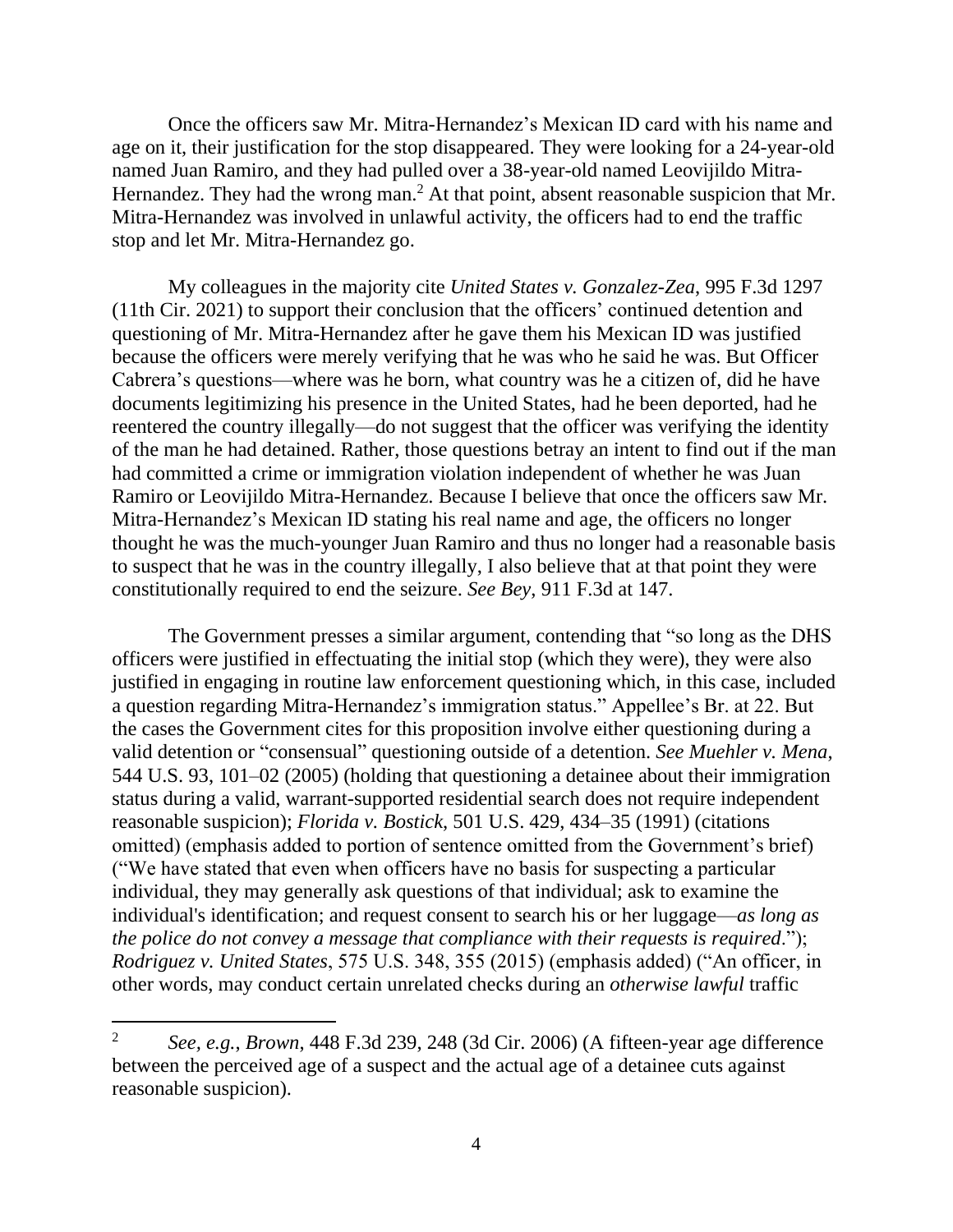stop."). These cases do not involve seizures in which an officer keeps detaining a person after realizing their basis for the detention is unfounded. Once the officers no longer had a reasonable basis to suspect that the person they pulled over was in the country illegally, they had to end the traffic stop. *See Bey*, 911 F.3d at 147.

The Government argues in the alternative that by the time they learned Mr. Mitra-Hernandez's true name and age from his ID card, they had developed reasonable suspicion that even if he were not Juan Ramiro, Mr. Mitra-Hernandez may be in the country illegally. Their purported reasons for that suspicion are that he left a house where at least one person believed to be in the country illegally lived, he had trouble speaking English and preferred speaking Spanish, and he gave ICE officers a Mexican ID card. Appellee's Br. at 20–21.

The belief that one resident of a house is in the country illegally does not support individualized reasonable suspicion that all other residents of that house are also in the country illegally; the transitive property does not apply to household members' immigration status. *See, e.g.*, *Davila v. N. Reg'l Joint Police Bd.*, 370 F. Supp. 3d 498, 517 (W.D. Pa. 2019) (Hornak, C.J.) ("[I]t would be entirely inappropriate for Officer Bienemann to submit [the driver]'s information to ICE merely because her passenger admitted to being in the United States illegally.") (citing *De La Cruz*, 703 F.3d at 1198 ("When the agents apprehended [the passenger], they discovered he was illegally in the United States. That is a status crime, which would not necessarily suggest that the driver of the vehicle from which he fled was also involved in criminal activity.")); *cf. United States v. Ramos*, 443 F.3d 304, 309 (3d Cir. 2006) (finding that while officers smelling marijuana in a crowded bar would not have individualized reasonable suspicion to pat down every patron, officers smelling marijuana while driving between two parked cars had individualized reasonable suspicion that the odor came from either car).

And the other two factors cited by the Government to justify the extended stop that Mr. Mitra-Hernandez had trouble speaking English and gave ICE officers a Mexican ID card—share a common thread: they are innocent details closely related to Mr. Mitra-Hernandez's ethnicity and nationality that do not shed light on the legality of his presence in the country. *See, e.g.*, *United States v. Manzo-Jurado*, 457 F.3d 928, 937 (9th Cir. 2006) (citation omitted) ("An individual's inability to speak English may support an officer's reasonable suspicion that the individual is in this country illegally. By itself, however, an individual's inability to understand English will not justify an investigatory stop because the same characteristic applies to a sizable portion of individuals lawfully present in this country.").

To be sure, those factors could be combined with some other observation that would give a reasonable immigration officer individualized suspicion of illegality. But without some articulable, particularized fact about Mr. Mitra-Hernandez supporting the belief not only that he was an alien, but that he was an alien in the country illegally, the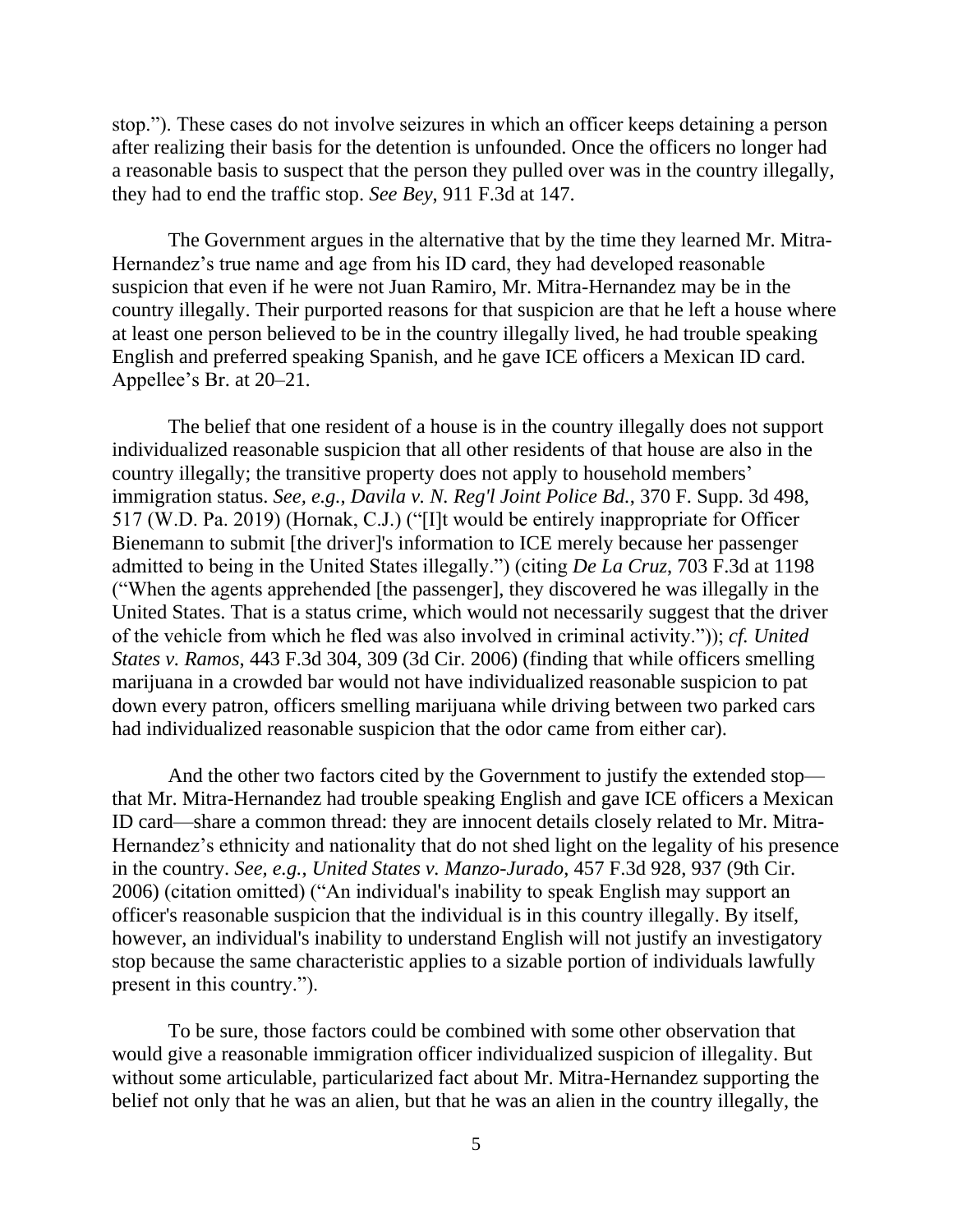officers could not subject him to even a brief detention without violating his Fourth Amendment rights. *Cf. Lee v. INS*, 590 F.2d 497, 498, 502 (3d Cir. 1979) (immigration officer had reasonable suspicion to conduct brief investigative detention based on observing men speaking in Chinese and wearing clothing normally worn by restaurant workers while near a restaurant known by officer to have employed illegal aliens, combined with one of the men appearing extremely nervous and trying to flee initial, non-custodial questioning); *Babula v. INS*, 665 F.2d 293, 297 (3d Cir. 1981) (immigration officer had reasonable suspicion to conduct brief investigative detention based on reliable tip that factory employed Polish illegal aliens, observing employees speaking Polish, and two employees trying to flee initial questioning).

And if we credit the order of events in Officer Cabrera's January 17, 2019 Memorandum of Investigation (App. 61) written one month after his interaction with Mr. Mitra-Hernandez, rather than his suppression hearing testimony (App. 76) given nearly eight months after the interaction or his partner's scant recollection of the interaction (App. 70), Officer Cabrera did not know that Mr. Mitra-Hernandez struggled to speak English and preferred Spanish until after Mr. Mitra-Hernandez provided his Mexican ID with his name and age. That would leave Mr. Mitra-Hernandez presenting a Mexican ID card as the only purported basis for Officer Cabrera's reasonable suspicion that Mr. Mitra-Hernandez was not only an alien, but in the country illegally. Foreign citizenship alone cannot support such an inference. *See Orhorhaghe v. I.N.S.*, 38 F.3d 488, 497 (9th Cir. 1994) (internal quotation marks removed) ("The specific facts articulated by the agents must provide a rational basis for separating out the illegal aliens from American citizens and legal aliens."); *United States v. Weaver*, 9 F.4th 129, 155 (2d Cir. 2021) (Lohier, J., concurring) ("A court should ask, holding all else equal: 'Would an officer have reasonable suspicion if the defendant were of a different race?' If the answer is 'no,' the fact that the defendant is, say, African American does not tip the balance of the totality of the circumstances. Bias, explicit or implicit, is an unreasonable basis for suspicion.").

As the officers no longer had a reasonable basis to suspect that Mr. Mitra-Hernandez was an undocumented immigrant named Juan Ramiro once they saw Mr. Mitra-Hernandez's identification, and the officers did not otherwise have a legitimate reason to suspect that Mr. Mitra-Hernandez was in the country illegally, the officers violated Mr. Mitra-Hernandez's Fourth Amendment right against unreasonable seizure.

When that violation occurred, the facts that supported the officers' initial belief that they had pulled over Juan Ramiro—Mr. Mitra-Hernandez's perceived ethnicity, his height, and the fact that he left the West Walnut Street address that they had for Mr. Ramiro—no longer mattered. His continued detention was not based on the officers' now-dispelled belief that he was Mr. Ramiro, but rather on a newly developed belief, that Mr. Mitra-Hernandez himself was in the country illegally. That belief was premised, as the Government concedes, on three facts: "Mitra-Hernandez had left a residence believed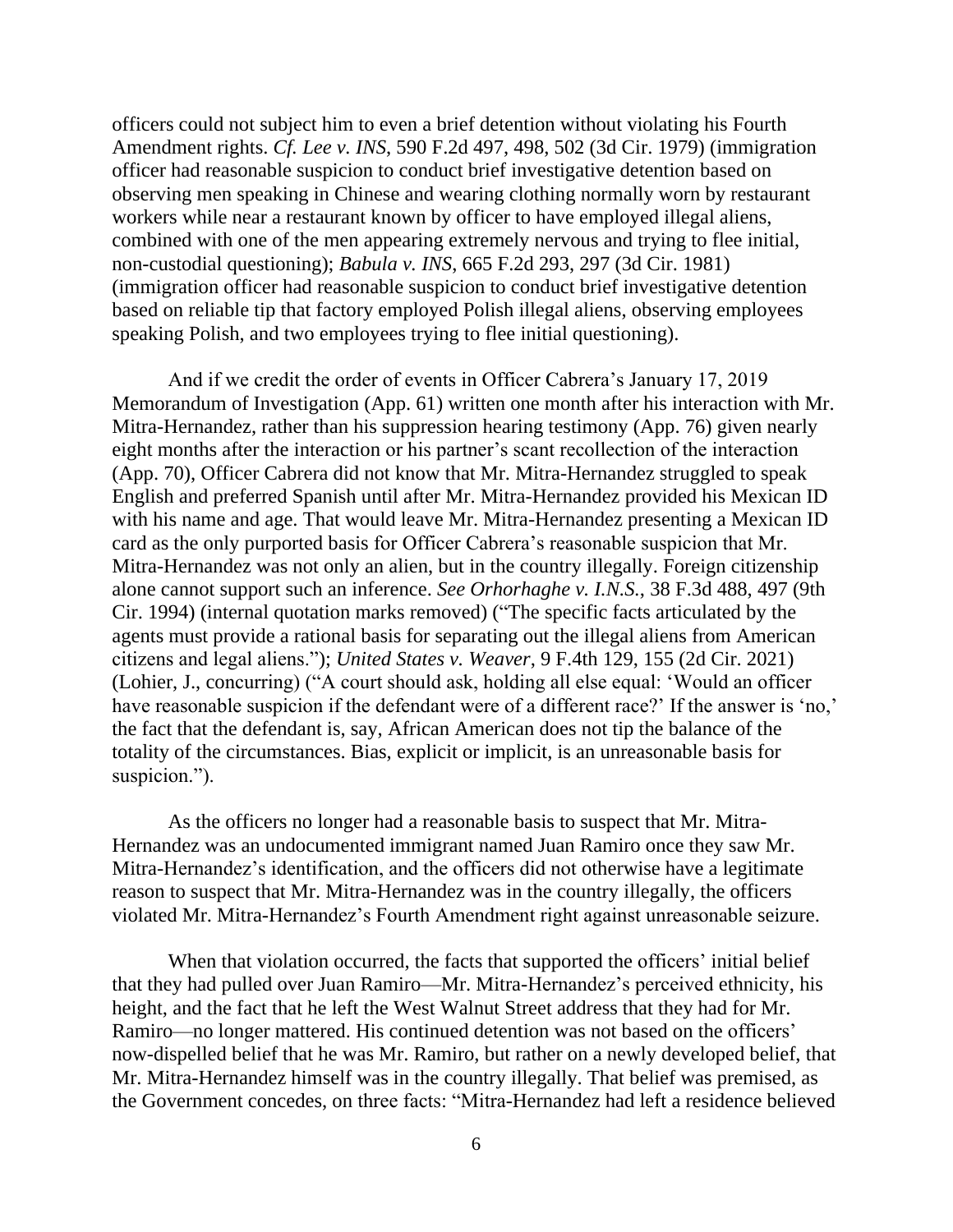to be housing at least one individual who was in the country illegally, had difficulty communicating in English, and could only present an identification card from a country other than the United States after being informed he was interacting with DHS officers." Appellee's Br. at 20-21. Still, none of those facts create a permissible inference that Mr. Mitra-Hernandez was in the country illegally. Rather, those facts are either irrelevant (his residence) or intertwined with Mr. Mitra-Hernandez's nationality (his Mexican ID card) and perceived ethnicity (his language). I believe that the officers continued to detain Mr. Mitra-Hernandez based solely on his nationality and perceived ethnicity, and that a Fourth Amendment-violative seizure based only on such impermissible characteristics satisfies this Court's and the Supreme Court's egregiousness requirement and warrants exclusion of the egregiously unconstitutional seizure's evidentiary fruits.

Generally, "[w]here reasonable suspicion for the traffic stop is lacking, the evidentiary fruits of the traffic stop must be suppressed." *Lewis*, 672 F.3d at 237. In *Lopez-Mendoza*, however, the Supreme Court held that the exclusionary rule does not apply in civil deportation proceedings and stated that "[t]he 'body' or identity of a defendant or respondent in a criminal or civil proceeding is never itself suppressible as a fruit of an unlawful arrest, even if it is conceded that an unlawful arrest, search, or interrogation occurred." 468 U.S. at 1039, 1050. The Court qualified its opinion with the statement that "we do not deal here with egregious violations of Fourth Amendment or other liberties that might transgress notions of fundamental fairness and undermine the probative value of the evidence obtained." *Id.* at 1050–51.

In *Bowley*, a panel of this Court on which I sat observed that "a number of other courts of appeals have . . . refused to suppress a defendant's immigration file or identity in the context of a criminal prosecution for illegal reentry in violation of § 1326," and concluded, "absent the kind of egregious circumstances referred to in *Lopez–Mendoza*, we hold that the Fourth Amendment does not provide a basis for an alien to suppress his/her immigration file, or information in that file." 435 F.3d at 430–31.

In *Oliva-Ramos v. Attorney General*, this Court adopted the rule that "evidence will be the result of an egregious violation within the meaning of *Lopez–Mendoza*, if the record evidence established either (a) that a constitutional violation that was fundamentally unfair had occurred, or (b) that the violation—regardless of its unfairness—undermined the reliability of the evidence in dispute." 694 F.3d 259, 278 (3d Cir. 2012). That rule was first promulgated, with a slight difference not relevant here, by the United States Court of Appeals for the Second Circuit in *Almeida-Amaral v. Gonzales*, 461 F.3d 231, 235 (2d Cir. 2006). *See Oliva-Ramos*, 694 F.3d at 277–78. In adopting the rule, this Court also adopted the Court of Appeals for the Second Circuit's reasoning. *Id.* at 278 (citing *Almeida-Amaral*, 461 F.3d at 235).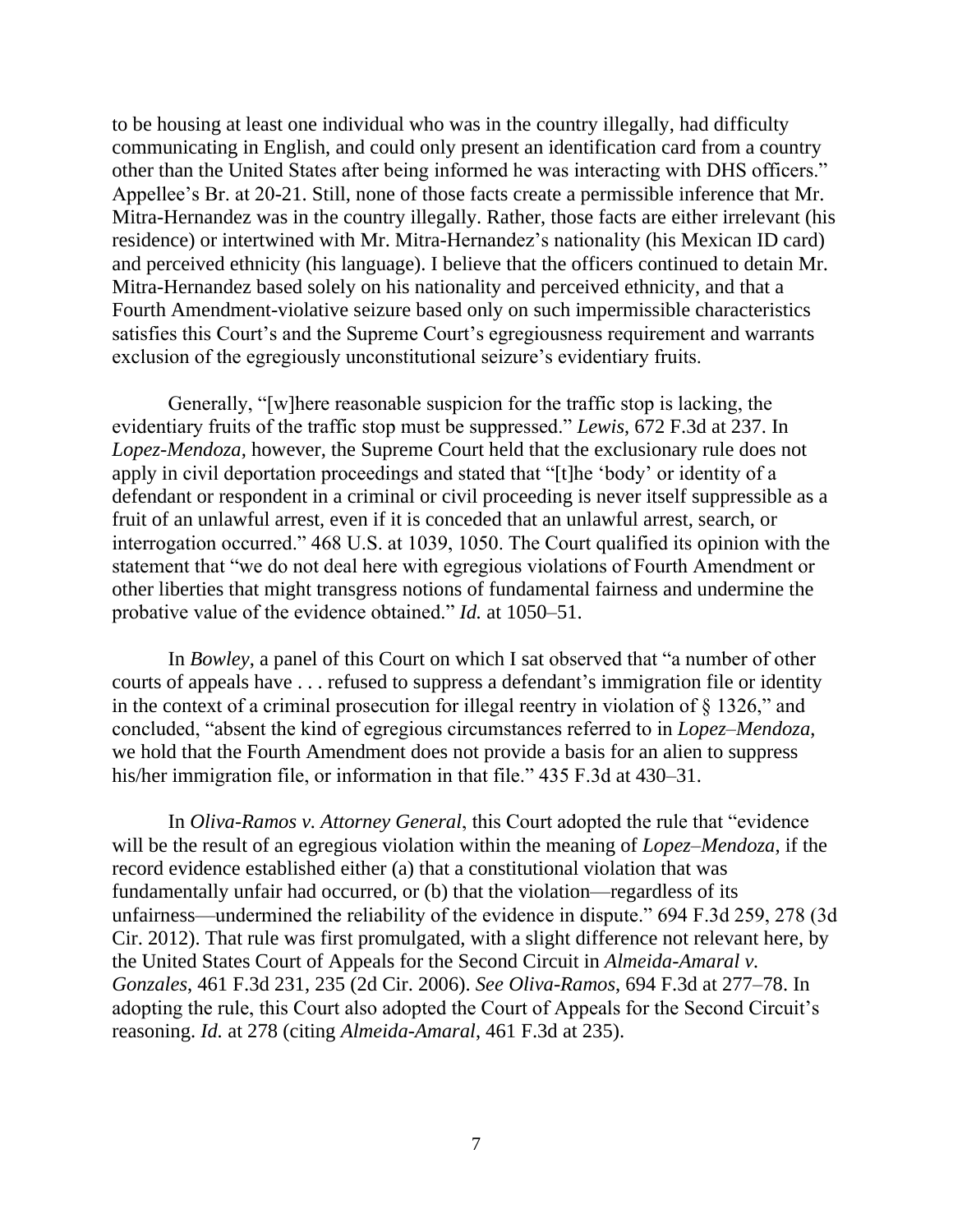After adopting the modified *Almeida-Amaral* rule defining egregiousness, this Court laid out several factors that courts and immigration hearing officers should use to determine whether a Fourth Amendment violation is fundamentally unfair:

whether [the party seeking suppression] can establish intentional violations of the Fourth Amendment, whether the seizure itself was so gross or unreasonable in addition to being without a plausible legal ground, (e.g., when the initial illegal stop is particularly lengthy, there is an unnecessary and menacing show or use of force, etc.), whether improper seizures, illegal entry of homes, or arrests occurred under threats, coercion or physical abuse, the extent to which the agents reported to unreasonable shows of force, and finally, whether any seizures or arrests were based on race or perceived ethnicity.

*Oliva-Ramos*, 694 F.3d at, 279; *see also Almeida-Amaral*, 461 F.3d at 235 ("[E]ven where the seizure is not especially severe, it may nevertheless qualify as an egregious violation if the stop was based on race (or some other grossly improper consideration).").

Implicit in the *Oliva-Ramos* factors is the concern that certain seizures are egregious because they implicate a detainee's constitutional rights beyond unjustified detention. For instance, the Fourth Amendment bars the use of excessive force during a seizure, *see Graham v. Connor*, 490 U.S. 386, 395 (1989), while a seizure based solely on a suspect classification like race, perceived ethnicity, or national origin<sup>3</sup> violates the constitutional prohibition against denying any person the equal protection of law, *see Whren*, 517 U.S. at 813 (The Equal Protection Clause bars selective law enforcement based on considerations like race.).

The Supreme Court's statement about egregious violations in *Lopez-Mendoza* supports such a reading. It disclaims barring application of the exclusionary rule not only to egregious Fourth Amendment violations, but also to "egregious violations of . . . other liberties." *Lopez-Mendoza*, 468 U.S. at 1050. It also voices concern about "fundamental fairness," *id.*, a phrase synonymous with Due Process rights. *See, e.g.*, *Lassiter v. Dep't of Soc. Servs. of Durham Cty.*, 452 U.S. 18, 24, (1981) ("[T]he phrase ['due process'] expresses the requirement of 'fundamental fairness[.]'") It is thus my belief that the egregiousness exception looks to whether the unreasonable search or seizure implicates other constitutional violations or has other unconstitutional dimensions.

Here, the violation raises equal protection concerns because the officers' unlawful seizure of Mr. Mitra-Hernandez was entirely based on his alienage and perceived

<sup>3</sup> *See Mass Bd. of Ret. v. Murgia*, 427 U.S. 307, 312 & n.4 (1976) (per curiam) (alienage and ancestry are suspect classifications); *see also United States v. Williams*, 124 F.3d 411, 422 (3d Cir. 1997) (national origin and alienage are suspect classifications).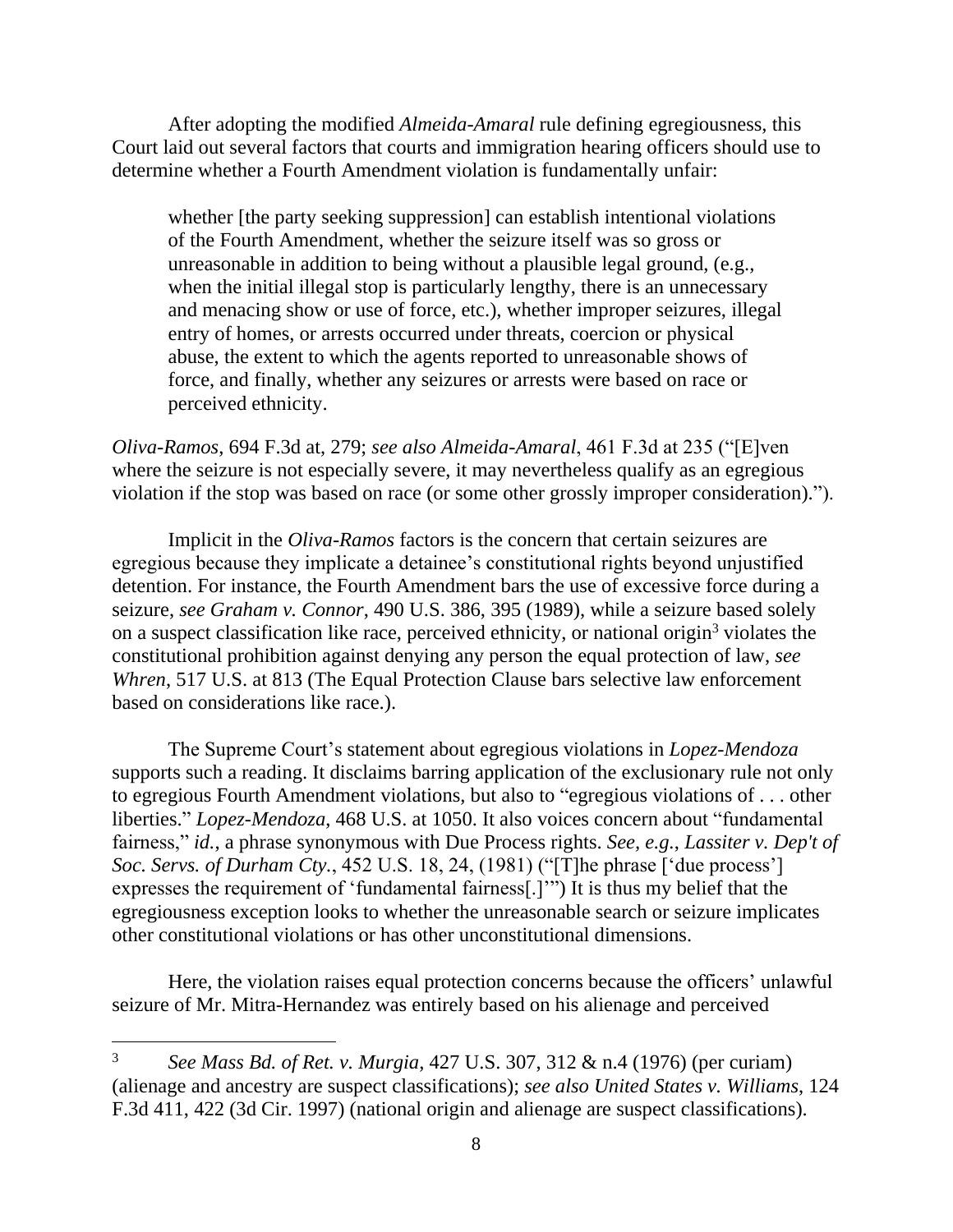ethnicity. When they learned Mr. Mitra-Hernandez was not Juan Ramiro, the officers no longer had a basis to reasonably suspect he was in the country illegally. They were left only with the facts that he spoke Spanish and had a Mexican ID card, and on that basis alone they continued to detain and question him. That aspect of the seizure implicates Mr. Mitra-Hernandez's Fifth Amendment equal protection right. <sup>4</sup>

Comparison to the Second Circuit Court of Appeals' opinion in *Almeida-Amaral* proves useful. In *Almeida-Amaral*, a border patrol agent stopped Mr. Almeida-Amaral with "no valid reason or suspicion to justify his stop," and after Mr. Almeida-Amaral showed the agent his Brazilian passport in response to a request for identification, the agent arrested him, prompting removal proceedings against Mr. Almeida-Amaral for being in the country illegally. 461 F.3d at 231, 236. The Second Circuit Court of Appeals found that while Mr. Almeida-Amaral's seizure was invalid, it was not egregious, because "Almeida-Amaral offers nothing other than his own intuition to show that race played a part in the arresting agent's decision. Almeida-Amaral asserts, in an affidavit, that the agent stopped him because of his race. But he alleges no facts adequate to support that belief." *Id.* at 237. "Because of the absence of evidence that the stop was race-based, we conclude that Almeida-Amaral has not established that the Fourth Amendment violation was an egregious one." *Id.*

In contrast, the Government here asserts three reasons for the constitutionally violative extension of Mr. Mitra-Hernandez's detention—he lived in a house at which officers believed an illegal alien also lived, he gave Officer Cabrera a Mexican ID card, and (assuming he provided his ID after this was made clear to Officer Cabrera) he struggled to speak English and preferred Spanish—all of which are either irrelevant or intertwined with Mr. Mitra-Hernandez's nationality and perceived ethnicity. And nationality and perceived ethnicity do not and cannot, on their own, imply illegality.

#### **III. CONCLUSION**

I believe that because the officers violated Mr. Mitra-Hernandez's Fourth Amendment rights and that violation hinged on his nationality, the violation was egregious and warrants exclusion of its evidentiary fruits, including Mr. Mitra-Hernandez's statements made to Officer Cabrera after handing over his ID card, statements he made while in custody after being arrested, the results of Officer Cabrera calling in Mr. Mitra-Hernandez's name to his superiors, and Mr. Mitra-Hernandez's immigration file. I therefore respectfully dissent.

<sup>&</sup>lt;sup>4</sup> The Due Process Clause of the Fifth Amendment bars the federal government from denying people the equal protection under law just as the Equal Protection Clause of the Fourteenth Amendment does the states. *United States v. Windsor*, 570 U.S. 744, 774 (2013) ("The liberty protected by the Fifth Amendment's Due Process Clause contains within it the prohibition against denying to any person the equal protection of the laws.").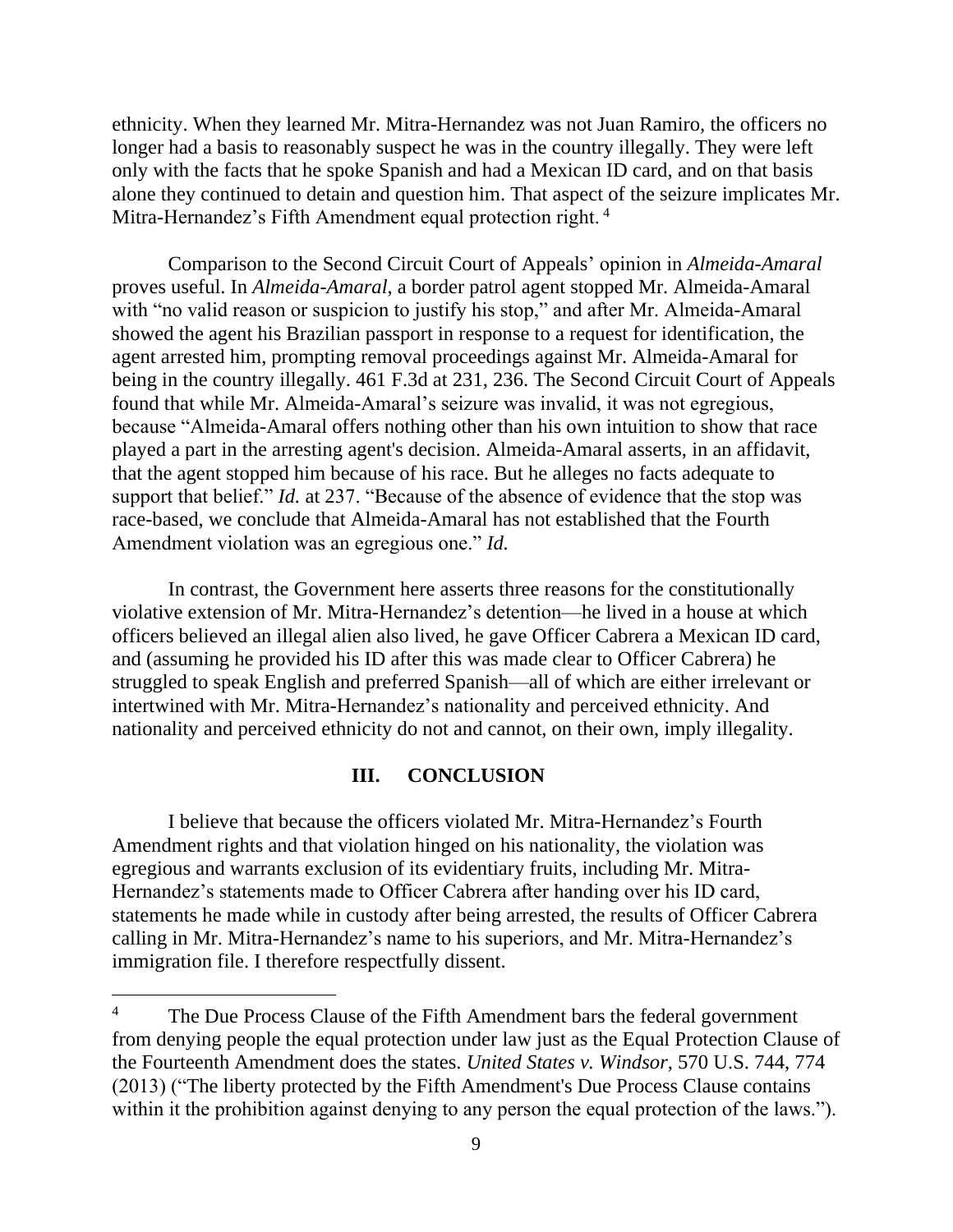# **IV. CODA**

I also write to question our requirement that, for Mr. Mitra-Hernandez to suppress the fruits of the unconstitutional seizure underlying this criminal prosecution, he must prove not only that his constitutional rights were violated, but that they were violated egregiously.

In *Bowley*, we read the word "identity" broadly, concluding that *Lopez-Mendoza* precludes suppression not only of a litigant's body or name, but also of evidence of their identity, including an alien's immigration file and the information in that file. 435 F.3d at 431. We supported that conclusion by noting that an alien "has no reasonable expectation of privacy in a file that is maintained solely by a government agency for official purposes and kept in the custody of that agency" and "has no possessory or proprietary interest in his/her immigration file or the documentary evidence contained in that file." *Id.* at 431. And the identity information we concluded was non-suppressible in *Bowley* included the defendant's fingerprints. *Id.* at 428–29.

We also stated in *Bowley* that "[a]lthough we have not previously addressed this precise question, a number of other courts of appeals have addressed it, and each has refused to suppress a defendant's immigration file or identity in the context of a criminal prosecution for illegal reentry in violation of § 1326." 435 F.3d at 430. But we may have failed to notice *United States v. Guevara-Martinez*, in which the Eighth Circuit Court of Appeals affirmed suppression of a Section 1326 criminal defendant's fingerprints—the kind of identity evidence *Bowley* treated as non-suppressible. 262 F.3d 751, 754 (8th Cir. 2001). And in the time since we decided *Bowley*, three more of our sister Circuit Courts of Appeals have disagreed with its rationale and resolution. *See, e.g.*, *Pretzantzin v. Holder*, 736 F.3d 641 (2d Cir.), *as amended* (Sept. 16, 2013); *United States v. Oscar-Torres*, 507 F.3d 224 (4th Cir. 2007); *United States v. Olivares-Rangel*, 458 F.3d 1104 (10th Cir. 2006).

Those Courts contend that the "identity statement" in *Lopez-Mendoza*—that a defendant's body or identity is never suppressible as a fruit of an unlawful arrest—is not a new rule barring suppression of identity-related evidence, but rather a restatement of "the long-standing rule, known as the *Ker-Frisbie* doctrine, that illegal police activity affects only the admissibility of evidence; it does not affect the jurisdiction of the trial court or otherwise serve as a basis for dismissing the prosecution." *Oscar-Torres*, 507 F.3d at 228 (quoting *Olivares-Rangel*, 458 F.3d at 1110); *Pretzantzin v. Holder*, 736 F.3d at 647 (same); *Guevara-Martinez*, 262 F.3d at 754 (same). Their arguments are, in brief, as follows.

"First, all of the authority that the Supreme Court cites in support of its 'identity statement' in *Lopez-Mendoza* addresses a court's jurisdiction over a defendant himself,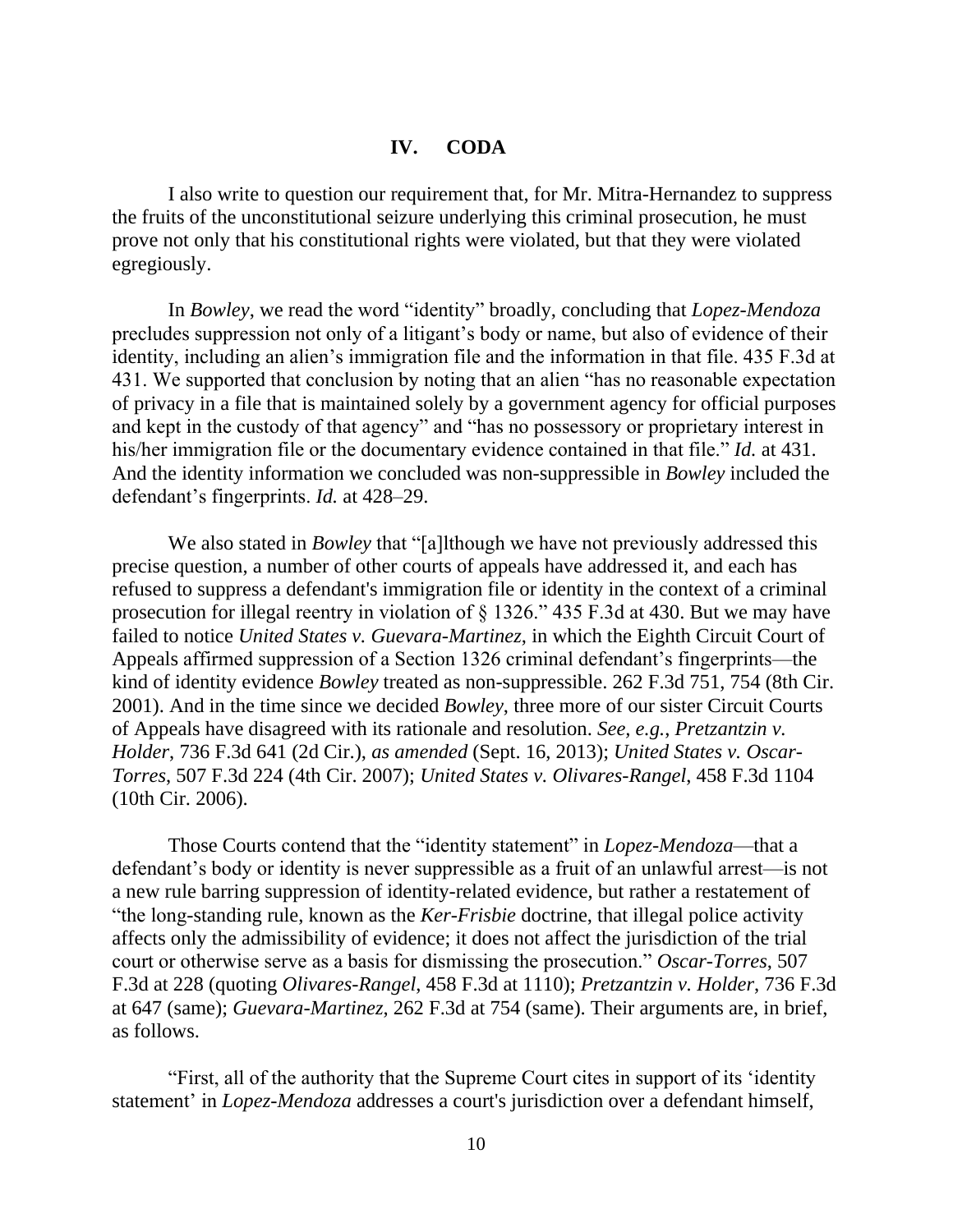*not* suppression of unlawfully obtained evidence relating to his identity." *Oscar-Torres*, 507 F.3d 224, 228 (4th Cir. 2007). "*Lopez-Mendoza*'s reliance on the *Ker*-*Frisbie* line of authority in support of its identity statement leaves no doubt that the Court was referencing the long-standing jurisdictional rule that an unlawful arrest has no bearing on the validity of a subsequent proceeding rather than announcing a new rule insulating all identity-related evidence from suppression." *Pretzantzin*, 735 F.3d at 648; *see also Olivares-Rangel*, 458 F.3d at 1110 (same); *Guevara-Martinez*, 262 F.3d at 754 (same).

"The limited scope of *Lopez–Mendoza* is also clear from analyzing the two separate proceedings in that case." *Olivares-Rangel*, 458 F.3d at 1111. "The Court's differing treatment of [one defendant] Lopez-Mendoza's personal jurisdiction challenge and [the other defendant] Sandoval-Sanchez's evidentiary challenge, and the corresponding omission of any identity-related considerations from the evaluation of the latter claim, show that *Lopez-Mendoza*'s identity statement merely confirmed the jurisdictional rule that an unlawful arrest has no bearing on the validity of a subsequent proceeding; the Court did not announce a new rule insulating all identity-related evidence from suppression." *Pretzantzin*, 736 F.3d at 647–48; *see also Oscar-Torres*, 507 F.3d at 228–29 (same); *Guevara-Martinez*, 262 F.3d at 753–54 (same).

"Finally, other Supreme Court precedent, both prior and subsequent to *Lopez-Mendoza,* . . . specifically held that in some circumstances the exclusionary rule *requires* suppression of the very kind of identity evidence at issue [in these cases and *Bowley*] fingerprint evidence. . . . These cases fatally undermine the Government's contention that *Lopez-Mendoza* bars suppression of all identity evidence in criminal proceedings." *Oscar-Torres*, 507 F.3d at 229-30 (citations omitted) (citing *Hayes v. Florida*, 470 U.S. 811 (1985) and *Davis v. Mississippi*, 394 U.S. 721 (1969)). "[I]f identity-related evidence includes fingerprints, and *Lopez-Mendoza* precludes the suppression of all identityrelated evidence, then what are we to make of controlling precedent mandating the suppression of this insuppressible evidence?" *Pretzantzin*, 736 F.3d at 650; *see also Olivares-Rangel*, 458 F.3d at 1111–12 (same); *Guevara-Martinez*, 262 F.3d at 754 (same).

The Tenth Circuit Court of Appeals also challenged our emphasis in *Bowley* on defendants' lack of a possessory interest in the evidence they sought to suppress, stressing that "[w]hile the fruit of the poisonous tree doctrine applies only when the defendant has standing regarding the Fourth Amendment *violation* which constitutes the poisonous tree, the law imposes no separate standing requirement regarding the *evidence* which constitutes the fruit of that poisonous tree." *Olivares-Rangel*, 458 F.3d at 1117; *id.* at 1117–19. The Court used *Wong Sun*, the seminal fruit of the poisonous tree case, as an example, because *Wong Sun* held that a defendant had standing to seek suppression of drugs found at his co-defendant's house where those drugs were "come at by the exploitation of" the defendant's unlawful arrest and subsequent statements informing officers of the drugs at his co-defendant's house. *Id.* at 1117.